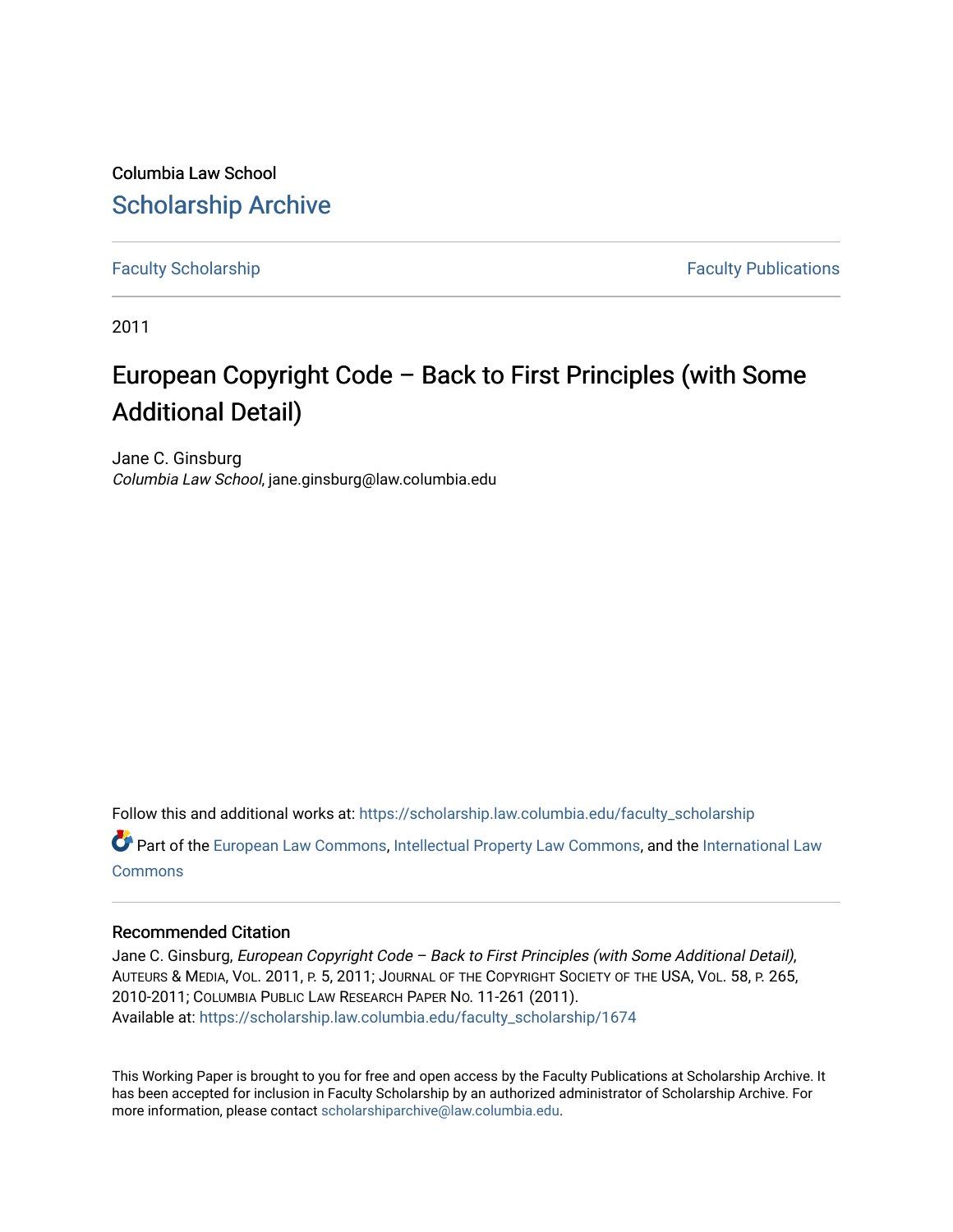# **Columbia Law School**

Public Law & Legal Theory Working Paper Group

Paper Number 11-261

European Copyright Code –Back to First Principles (with some additional detail)

Jane C. Ginsburg

Columbia University School of Law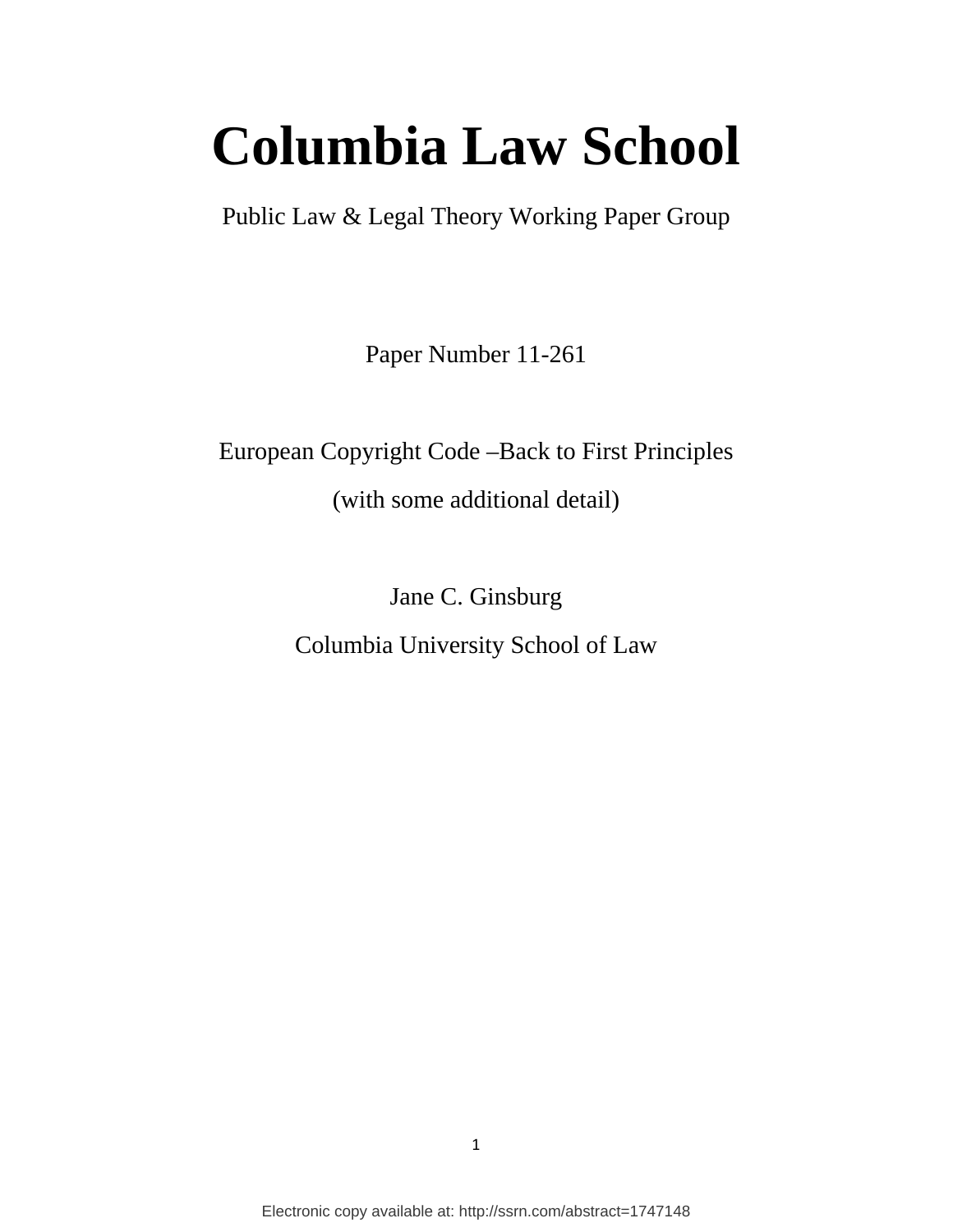#### *Abstract*

*The "Wittem Group" of copyright scholars has proposed a "European Copyright Code," to "serve as an important reference tool for future legislatures at the European and national levels." Because, notwithstanding twenty years of Directives and a growing ECJ caselaw, copyright law in EU Member States continues to lack uniformity, the Wittem Group's endeavor should be welcomed, at least as a starting point for reflection on the desirable design of an EU copyright regime. Whether or not the proposed Code succeeds in influencing national or Community legislation, it does offer an occasion to consider the nature of the rights that copyright secures, and of the goals that a copyright system should serve.* 

*The following commentary will reproduce the provisions of the proposed Code, together with annotations of particular articles. The proposed Code contains five chapters: (1) Works; (2) Authorship and Ownership; (3) Moral Rights; (4) Economic Rights; (5) Limitations. The text provides neither for remedies, nor for voluntary formalities. It also does not address neighboring rights. The five chapters vary in ambition, from cautious synthesis to radical prescription. If some timidity characterizes the chapters addressing authors' rights, the hallmark of the chapter on limitations is its temerity, displaying an impetus to break through the rigidity of the current EU and national systems of copyright exceptions in order to favor EU-wide uses of copyrighted works in which, in the drafters' perception, the interests of third parties, including the public, outweigh those of the authors or copyright owners. Reaction to the Wittem endeavor may turn at least in part on one's assessment of whether the drafters have correctly stated and/or weighted the third party interests.* 

#### **"European Copyright Code" – Back to first principles (with some additional detail)**

Jane C. Ginsburg, Columbia University School of Law^

The "Wittem Group" of copyright scholars has proposed a "European Copyright Code," to "serve as an important reference tool for future legislatures at the European and national

<sup>^</sup> Thanks to Professors Lionel Bently, Bernt Hugenholtz, Alain Strowel and Raquel Xalabarder for responding to my queries about the Wittem Draft; while they have helped me understand some of its objectives, I in no way suggest that any of them would subscribe to my criticisms (if anything, I expect much of my analysis would provoke considerable disagreement).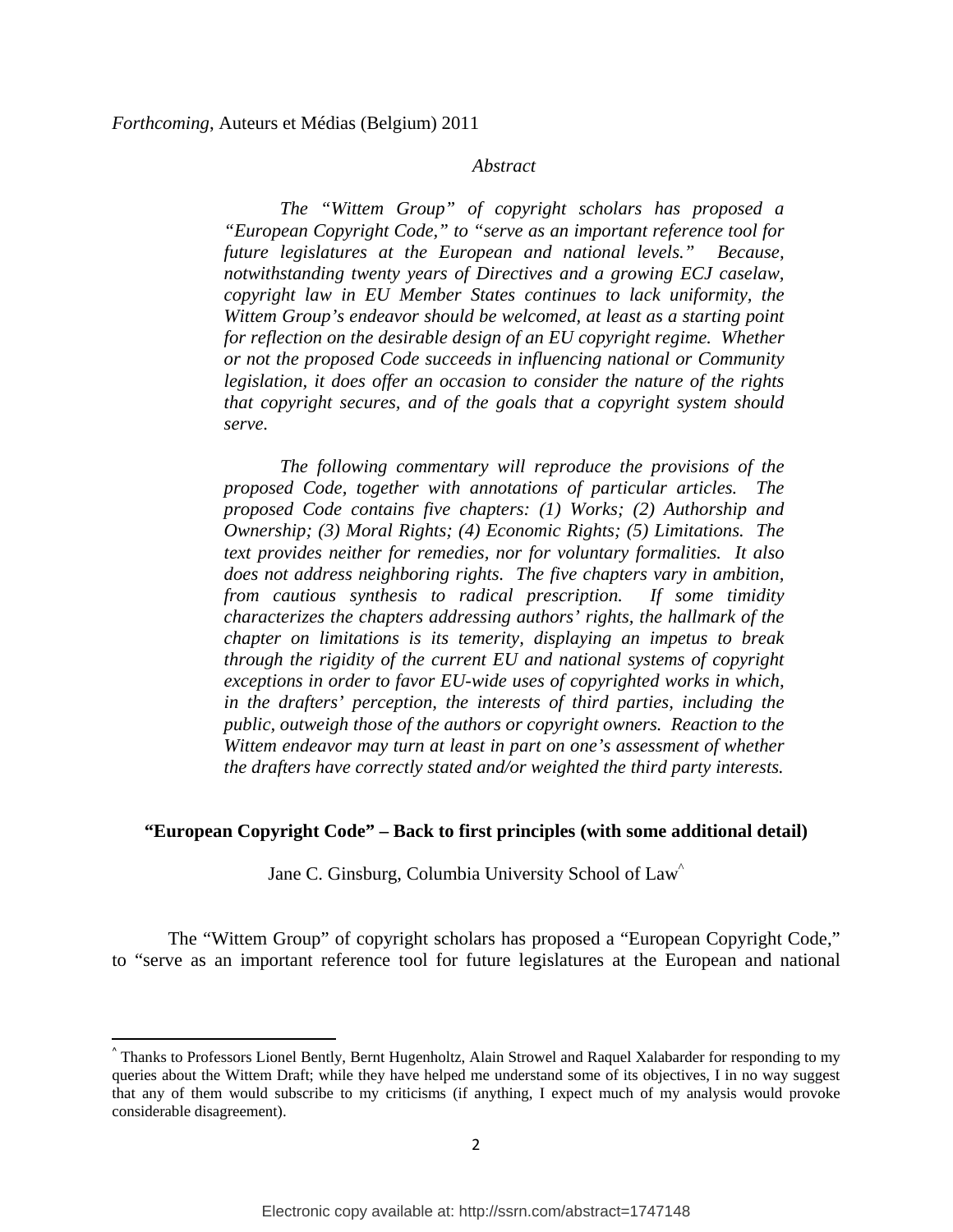levels."\* Because, notwithstanding twenty years of Directives and a growing ECJ caselaw, copyright law in EU Member States continues to lack uniformity, the Wittem Group's endeavor should be welcomed, at least as a starting point for reflection on the desirable design of an EU copyright regime. This (American) writer, however, is not qualified to comment on the proposed Code from the point of view of the EU "acquis." Rather, I will address the proposed text from the perspectives both of international norms, particularly those set out in the Berne Convention, and of first principles (although I will occasionally refer to EU norms as well). Whether or not the proposed Code succeeds in influencing national or Community legislation, it does offer an occasion to consider the nature of the rights that copyright secures, and of the goals that a copyright system should serve.

The following commentary will reproduce the provisions of the proposed Code, together with annotations of particular articles. I will begin, however, with some general observations. The proposed Code contains five chapters: (1) Works; (2) Authorship and Ownership; (3) Moral Rights; (4) Economic Rights; (5) Limitations. The text provides neither for remedies, nor for voluntary formalities. It also does not address neighboring rights. The five chapters vary in ambition, from cautious synthesis to radical prescription. If some timidity characterizes the chapters addressing authors' rights, the hallmark of the chapter on limitations is its temerity. As a result, to this common law commentator, the text echoes the utilitarian premises of the common law tradition at least as much it reflects the author-based norms of the civilian heritage.

Any endeavor to meld civilian and common law approaches to copyright may inevitably dissatisfy all sides at least sometimes, and the drafters therefore deserve applause for persevering in an attempt some might consider quixotic and others (from both ends of the property rights/users' rights spectrum) might view with some suspicion. But the drafters are correct that the persistence of significant differences in national regimes mars the effective protection and dissemination of works of authorship within the EU. The founders of the US federal republic in 1787 recognized the need for uniform national law, precisely because the "States cannot separately make effectual provision" for works whose exploitation often if not always crosses internal borders (*Federalist* No. 43 [Madison]). But the U.S. Framers were writing on an almost-clean slate; the drafters of the Wittem Code are confronting three hundred years of separate national copyright development, each national regime reflecting its own legal traditions and cultural policies. Hence, perhaps, the caution that characterizes much of the draft. On the other hand, the bold approach of the last chapter suggests a different impetus, to break through the rigidity of the current EU and national systems of copyright exceptions in order to favor EUwide uses of copyrighted works in which, in the drafters' perception, the interests of third parties, including the public, outweigh those of the authors or copyright owners. Reaction to the Wittem endeavor may turn at least in part on one's assessment of whether the drafters have correctly stated and/or weighted the third party interests.

Additional cause for concern (or quibble) might start with the title "European Copyright Code," whose adoption of the English locution might to some mask a sidelining of the author from her central place in Continental systems, whose laws generally are denominated (in their various languages) *authors'* rights. In fact, the proposed Code's ambivalences about copyright

<sup>\*</sup> Preamble, "Believing . . ." The proposed Code, and its drafters' introductory comment, can be found at http://www.copyrightcode.eu/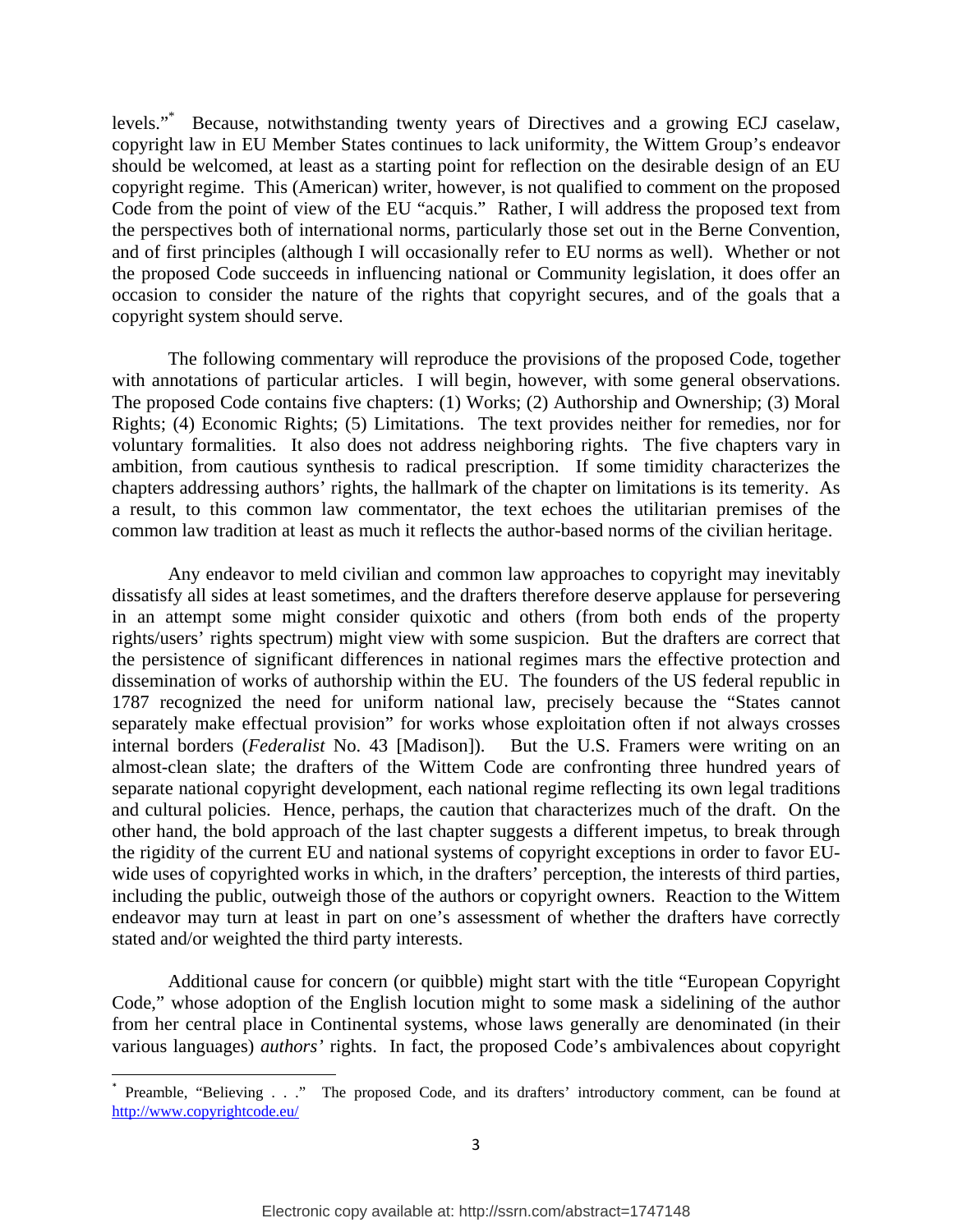seem more directed to its scope than to its subject. Relative to common law systems, the author's place may even be reinforced, though compared to some civil law regimes, some of the provisions on ownership may represent a loss of ground. With respect to the scope of copyright, the common law/civil law divide is displaced by another contrast, the tension between authors' rights and user rights, with the latter orientation appearing to prevail. Parts of the text also seem to betray a certain technological determinism. For example, the Preamble declares that a "fully functioning market for copyright protected works in the European Union" is "necessitated in particular by the Internet as *the primary means* of providing information and entertainment services across the Member States" (emphasis supplied). This is a revealing overstatement, for it suggests that the concerns of digital dissemination (a value whose achievement many in the academy and the "blogosphere" view copyright as impeding) not merely informed but predominantly influenced the drafting at least of parts of the proposed Code. But digital is not everything: other modes of exploitation remain, and a variety of copyright issues (including ones affecting cross-border commerce) both predate the digital era and persist notwithstanding it.

More fundamentally, while the rhetoric of "balance" imbues the text, on closer inspection "balance" often seems to resemble a coded version of "cutting back on exclusive rights" or, more baldly, "users' rights." Thus, for example, the Preamble continues:

copyright law in the EU should reflect the core principles and values of European law, including freedom of expression and information as well as freedom of competition

Curiously, the cited "values" do not include the "right to property" enshrined in article 17 of the Charter of Fundamental Rights of the European Union, which further specifies that "Intellectual property shall be protected."<sup>\*\*</sup> While the Charter does not specify how, or how much, intellectual property "shall be protected," its effective protection would nonetheless also seem a "core principle and value" deserving of recognition in the proposed Code's initial Considerations.

The next paragraph of the Preamble seems to send mixed messages:

copyright protection in the European Union finds its justification and its limits in the need to protect the *moral* and economic *interests* of creators, while serving the public interest by promoting the production and dissemination of works in the field of literature, art and science by *granting* to creators limited exclusive rights for limited times in their works (emphases supplied)

On the one hand, the draft Code proposes the first EU-wide recognition of authors' moral rights, and to that extent constitutes an advance from the point of view of authors' rights (particularly for States, such as the UK, whose adoption of moral rights is both recent and reluctant). The moral rights the proposed Code provides (to be discussed in more detail regarding Chapter 3) are, moreover, inalienable (though they can be waived, including, it would seem, in a standard form contract). On the other hand, the drafters appear, consciously or not, to have rejected the

Charter of Fundamental Rights of the European Union, art 17. OJEU C 303/01 (2007) http://eur-lex.europa.eu/LexUriServ/LexUriServ.do?uri=OJ:C:2007:303:0001:0016:EN:PDF Article 11 covers the right to freedom of expression and art.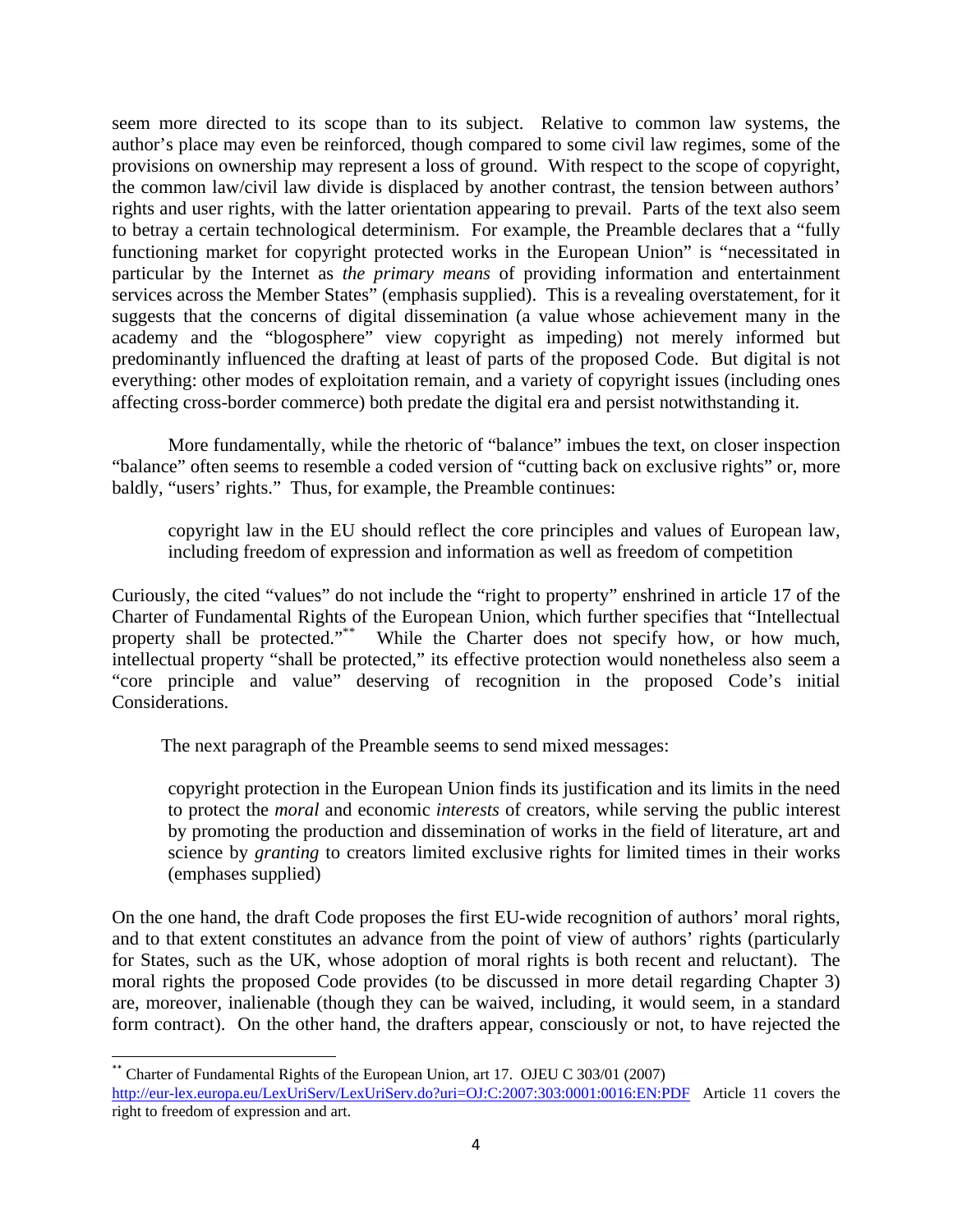*jus naturalis* conception of copyright that animates many Continental European national laws (and that underlies moral rights). For example, the French Code of Intellectual Property, in its first article, pronounces: « L'auteur d'une oeuvre de l'esprit jouit sur cette oeuvre, du seul fait de sa création, d'un droit de propriété incorporelle exclusif et opposable à tous.» \*\*\* The exclusive "right" arises "from the sole fact of the work's creation"; it is not "granted" by law. By demoting the claims of creators to the status of "interests" absent mediation by the State, the drafters have adopted a positivistic approach that may not be fully consistent with an important current of copyright law within Europe, or, for that matter, with some of the premises underlying the principle of automatic and independent protection consecrated by the Berne Convention ever since its 1908 Berlin revision. Indeed, even common law countries, notwithstanding their generally more positivistic outlook, are not immune to the appeal of the creation-centered basis of copyright, as an Irish judge recently recognized: "Copyright is a *universal entitlement* to be identified with and to sell, and therefore to enjoy, the fruits of creative work." (Emphasis supplied.)<sup>\*\*\*\*</sup> I am not asserting that the proposed Code is necessarily "wrong" to part with this European copyright tradition, but the apparent shift is nonetheless striking. That said, much of the proposed Code reflects authorship-based norms (whatever their justification), including, in addition to moral rights, an authorial standard of originality, an open-ended conception of the work, and an author-centric rule of initial copyright ownership.

Finally, with respect to the Preamble, we find another soothing, but perhaps misleading, appeal to equilibrium:

rapid technological development makes future modes of exploitation and use of copyright works unpredictable and therefore requires a system of *rights and limitations with some flexibility* (emphasis supplied)

As we will see, the proffered system of *limitations* is indeed designed with the "flexibility" to expand in response to technological developments and future modes of exploitation. It is not clear, however, that the *rights* the proposed Code articulates are consistently subject to concomitantly flexible growth. Indeed, the later chapters of the proposed Code betray the most marked departures from the traditional authorship-grounded concept of copyright.

## **European Copyright Code**

**Preamble** 

#### **The Wittem Group**

*Considering* 

<sup>\*\*\*</sup> CPI art. L. 1-111

EMI Records & Ors -v- Eircom Ltd,  $[2010]$  IEHC 108 para 3. I cannot avoid pointing out that the "universality" of the "entitlement" could in fact be more widespread. In the US, for example, there is, most regrettably, no right to be identified with the fruits of one's creative work.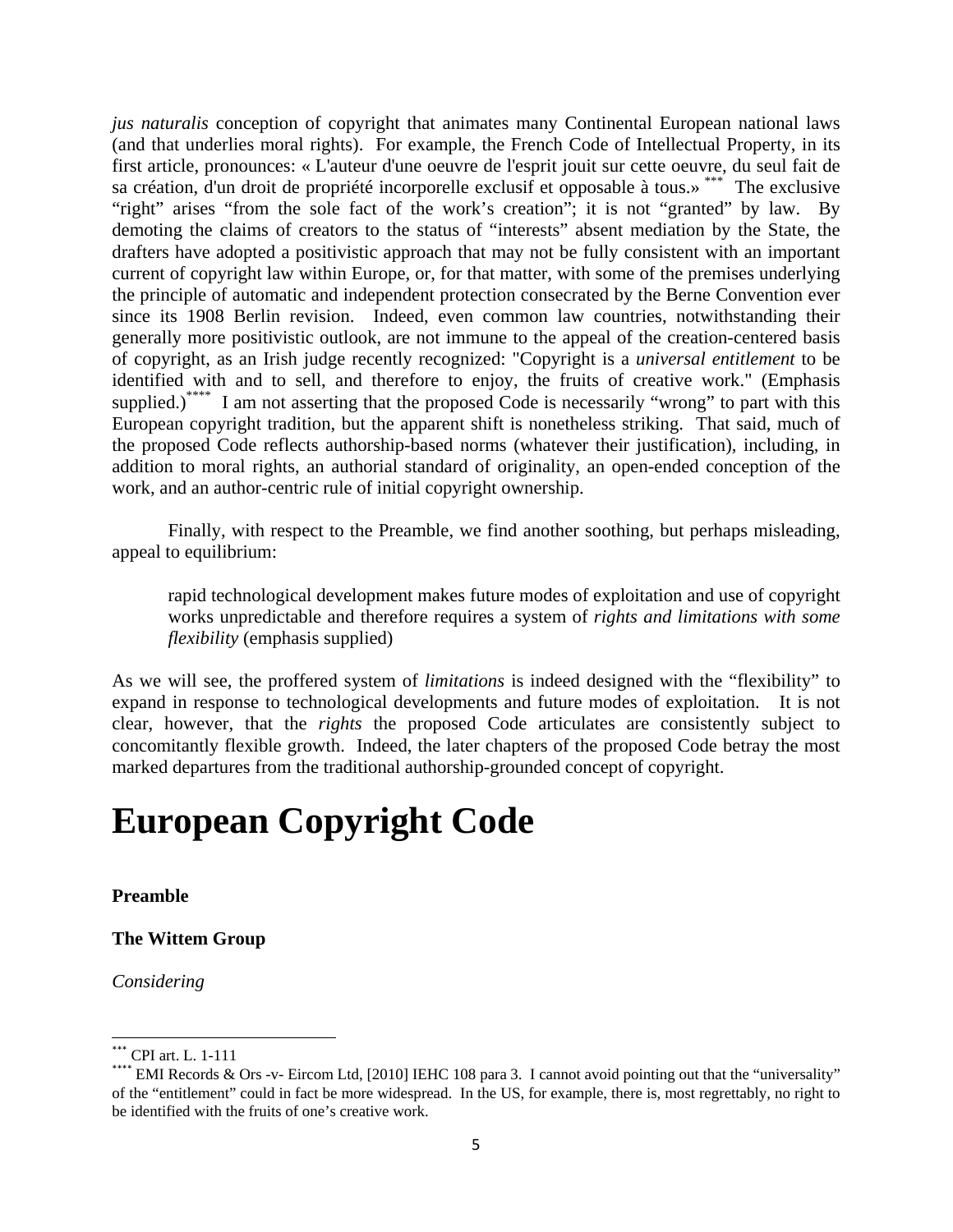- that the establishment of a fully functioning market for copyright protected works in the European Union, as necessitated in particular by the Internet as the primary means of providing information and entertainment services across the Member States,

requires common rules on copyright in the EU that reflect and integrate both the civil and common law traditions of copyright and authors' right respectively;

- that twenty years of harmonization has brought only partial harmonization on certain aspects of the law of copyright in the Member States of the EU;

- that the consistency and transparency of the harmonized rules on copyright in the EU ought to be improved;

- that copyright law in the EU should reflect the core principles and values of European law, including freedom of expression and information as well as freedom of competition;

#### *Recognizing*

- that copyright protection in the European Union finds its justification and its limits in the need to protect the moral and economic interests of creators, while serving the public interest by promoting the production and dissemination of works in the field of literature, art and science by granting to creators limited exclusive rights for limited times in their works;

- that copyright legislation should achieve an optimal balance between protecting the interests of authors and right holders in their works and securing the freedom to access, build upon and use these works;

- that rapid technological development makes future modes of exploitation and use of copyright works unpredictable and therefore requires a system of rights and limitations with some flexibility;

#### *Believing*

- that the design of a European Copyright Code might serve as an important reference tool for future legislatures at the European and national levels;

#### *Taking note*

- of the norms of the main international treaties in the field of copyright that have been signed and ratified by the EU and its Member States, in particular the Berne Convention, the TRIPs Agreement and the WIPO Copyright Treaty, and of the harmonized standards set by the EC directives in the field of copyright and related rights;

#### **Proposes the following European Copyright Code:**

**Chapter 1: Works** 

**Art. 1.1 - Works**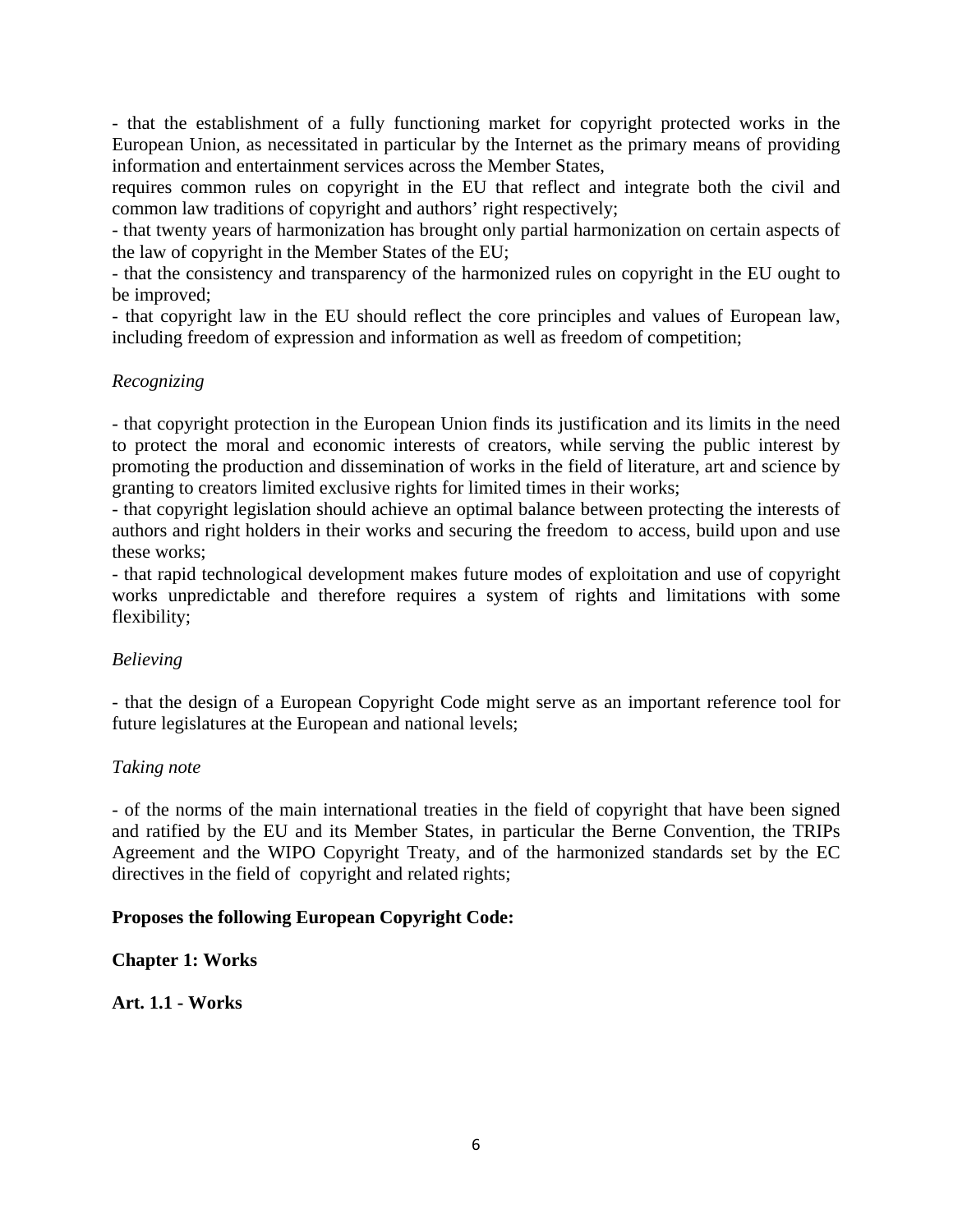(1) Copyright subsists in a work<sup>1</sup>, that is to say, any<sup>2</sup> expression<sup>3</sup> within the field of literature, art or science<sup>4</sup> in so far as it<sup>5</sup> constitutes its author's own<sup>6</sup> intellectual creation<sup>7</sup>.

**Comment:** This is a well-accepted definition, but, given the importance of the principle, the rejection of a criterion of literary or artistic worthiness or of form perhaps might have been emphasized in the text of the article rather than merely in footnote 2. There may also be some ambiguity regarding what constitutes the "author's own intellectual creation." The text echoes the norm of the various Directives, but footnote 7 muddies the waters a bit by stating *"For factual and functional works, the focus will be more on a certain level of skill (judgement) and labour, whereas for productions in the artistic field the focus will be more on personal expression."* Footnote 3, however, makes personal expression a necessary constituent of a "work"; in that event, there seems to be some contradiction if "skill and labour" suffice to meet the "own intellectual creation" standard.

(2) The following in particular are regarded<sup>8</sup> to be within the field of literature, art or science within the meaning of this article:

- a. Written or spoken words,
- b. Musical compositions
- c. Plays and choreographies,

- d. Paintings, graphics, photographs and sculptures,
- e. Films,
- f. Industrial and architectural designs,
- g. Computer programs,
- h. Collections, compilations and databases.

**Comment:** The text does not specify the classification of composite works such as musical compositions with accompanying text, or plays with accompanying music. By

<sup>&</sup>lt;sup>1</sup> The term 'work' is used throughout this Code as a general term to denote subject matter protected by copyright as defined in this article. It does not cover subject matter protected by what is usually referred to as neighbouring or related rights.

 $2$  'Any' denotes "whatever may be its mode or form of expression or its merit". There is no requirement of fixation.

An adaptation of a work may qualify as a work itself.<br><sup>3</sup> The term 'expression' indicates the traditional requirement that works be the result of the author's personal expression.<br><sup>4</sup> The term 'literary, artistic or scientific expressions', which is inspired by art. 2(1)BC, circumscribes the domain of

copyright, and serves as "Oberbegriff".

<sup>&</sup>lt;sup>5</sup> 'In so far as' indicates that the requirement of constituting 'its author's own, intellectual creation' is not merely a condition for the existence of copyright, but also defines its limits.

<sup>&</sup>lt;sup>6</sup> The Code does not use or define the term original, but in practice it might still be used to indicate that the production qualifies as a (protected) work.

The term 'the author's own intellectual creation' is derived from the acquis (notably for computer programs, databases and photographs). It can be interpreted as the "average" European threshold, presuming it is set somewhat higher than skill and labour. This is possible if emphasis is put on the element of creation. For factual and functional works, the focus will be more on a certain level of skill (judgement) and labour, whereas for productions in the artistic field the focus will be more on personal expression.

<sup>&</sup>lt;sup>8</sup> The categories listed here are merely examples and should not be taken to be exhaustive. The exemplary list indicates 'core' areas of copyright.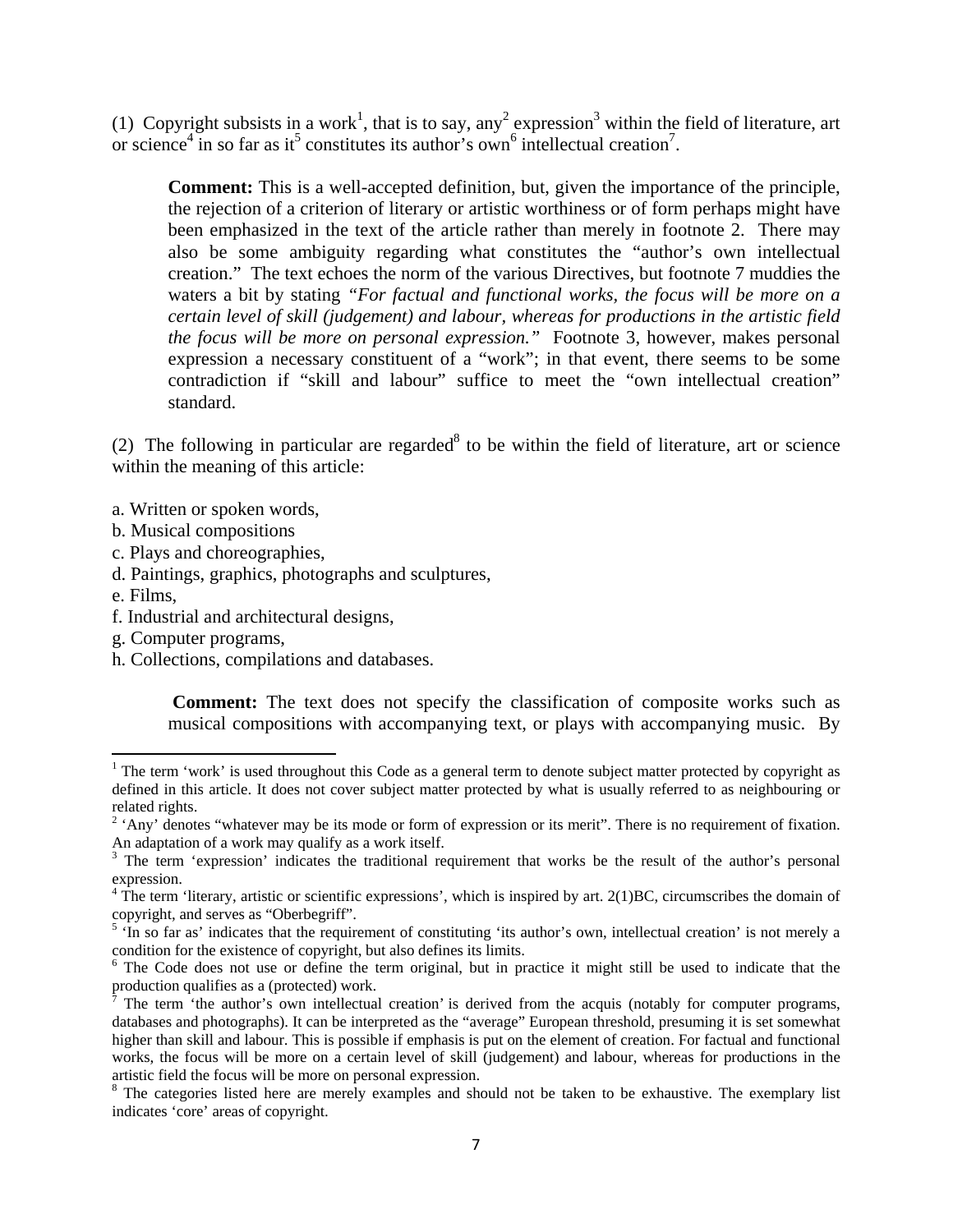apparently leaving this matter to national legislation, the proposed Code allows for disuniformity in the authorship status of these works as joint works or as separate albeit conjoined works. Failure to propose a Europe-wide characterization introduces possible complexity when such works are differently classified in different countries, with resulting differences in their terms of protection, as well, perhaps, as the scope of transfer of rights.

The choice of the term "films" rather than "audiovisual works" also seems curiously tied to a particular (and obsolescing) medium of fixation, and unnecessarily narrower than the already well-recognized designation "audiovisual works." While footnote 8 makes clear that the list of works is not exhaustive, its designation of the listed works as within the "'core' areas of copyright" may leave some ambiguity regarding audiovisual works that would not be regarded as "films", such as videogames fixed in digital media.

 Finally, the text does not incorporate the well-established principle (see, e.g., Berne Conv. art. 2.5) that any copyright in "collections, compilations and databases" is independent of and "without prejudice to" the copyright or public domain status of the pre-existing material incorporated in the work. On the other hand, because art 1.1(3) establishes that certain component materials, such as facts, are not "in themselves" the subject matter of copyright, it should be implicit that inclusion of those materials in a collection, compilation or database does not thereby endow them with copyright.

(3) The following are not, in themselves,  $9$  to be regarded as expressions within the field of literature, art or science within the meaning of this article: $10$ 

- a. Facts, discoveries, news and data $^{11}$ ;
- b. Ideas and theories;
- c. Procedures, methods of operation and mathematical concepts.<sup>12</sup>

#### **Art. 1.2 – Excluded works**

The following works are not protected by copyright:

a. Official texts of a legislative, administrative and judicial nature, including international treaties, as well as official translations of such texts;

b. Official documents published<sup>13</sup> by the public authorities.<sup>14</sup>

<sup>&</sup>lt;sup>9</sup> The term 'as such' has built up a lot of jurisprudence under the EPC art 52, and is therefore avoided here.

 $10$  Whereas art. 1.1 (3) designates subject matter that as a matter of principle does not fall within the domain of copyright, art. 1.2 deals with works that do fall within the domain of copyright, but are excluded from copyright protection.

 $11$  Cf. art. 10(2) TRIPS: such protection shall not extend to the data or material itself; see also art. 3(2) Database Directive.

 $12$  Cf. art. 9(2) TRIPS.

<sup>&</sup>lt;sup>13</sup> The term 'published' does not imply that a work must formally have been published in an Official Journal or equivalent. However, secret or confidential information can not be considered as 'published'.<br><sup>14</sup> As to 'official' works by private authors, these will be protected until they become 'official'. Also, questions of

moral rights could still arise despite the exclusion.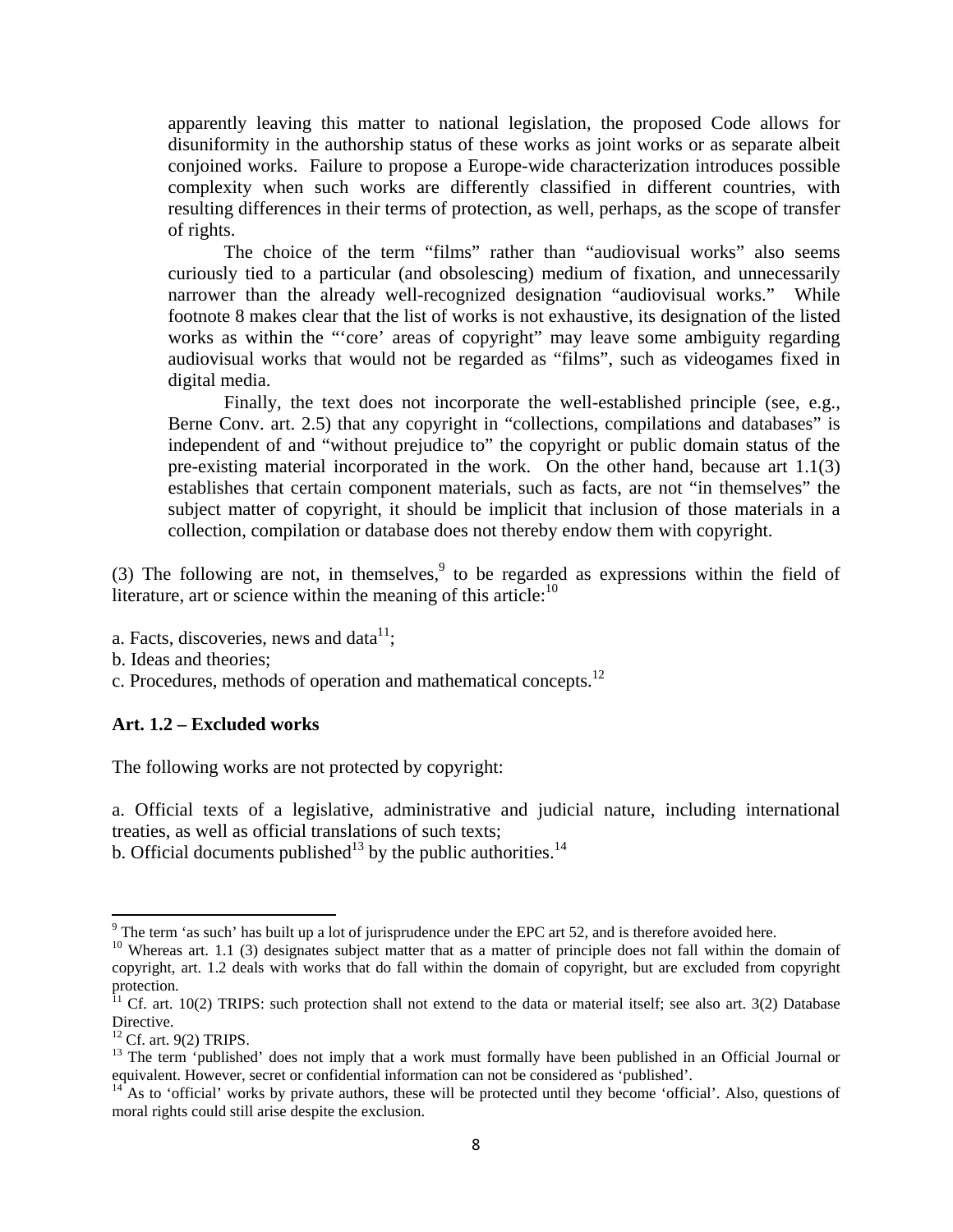**Comment:** This text goes farther than (and, to this writer, improves on) Berne Convention art. 2.4, which leaves it to Member States to determine whether or not to extend copyright to official documents. The text does not, however, define "official document," and is problematic with respect to unpublished official documents, such as the notes of public officials. If, as footnote 13 establishes, only published documents are excluded from copyright, may public officials invoke the copyright law to protect unpublished texts from public disclosure? Copyright should not double as an Official Secrets Act; it might have been preferable to exclude all works of public officials created in the execution of their functions, and to look to other laws to preserve secrecy.

#### **Chapter 2: Authorship and ownership**

#### **Art. 2.1 – Authorship**

The author of a work is the natural person or group of natural persons who created it.<sup>15</sup>

**Comment:** Consistently with the civilian tradition, the text properly affirms the principle that an "author" is the (or a) actual human creator of a work, rather than the natural or juridical person who instigates or assumes the economic risk of its creation. Moreover, the proposed Code retains the human focus by vesting the human creator with moral and economic rights (articles 2.2 and 2.3(1)). That said, works with multiple contributors may present special problems. Footnote 15 adopts the Term Directive's simplification of the authorship status of audiovisual works, but thereby leaves ambiguous the status of other creative contributors, such as cinematographers. In the absence of other European rules determining authorship status in the case of a multiplicity of potential creative claimants, the proposed Code offers no guidance beyond the implicit instruction to ascertain whether the claimed contribution meets the "own intellectual creation" standard. That in turn would appear to leave it to member States (with concomitant risks of disuniformity) to determine whether there is some threshold of quantity (or quality?) of the contribution before it can be deemed sufficiently the contributor's "own" to make the contributor a joint author.

#### **Art. 2.2 – Moral rights**

- (1) The author of the work has the moral rights.
- (2) Moral rights cannot be assigned.

**Comment:** The non assignability of moral rights apparently would not preclude the designation of an agent to defend them, perhaps together with the moral rights of similarly situated authors.

<sup>&</sup>lt;sup>15</sup> In case of films such co-authors include the director, the author of the screenplay and the author of the dialogue and the composer of music specifically created for use in the cinematographic or audiovisual work; see art. 2(2) Term Directive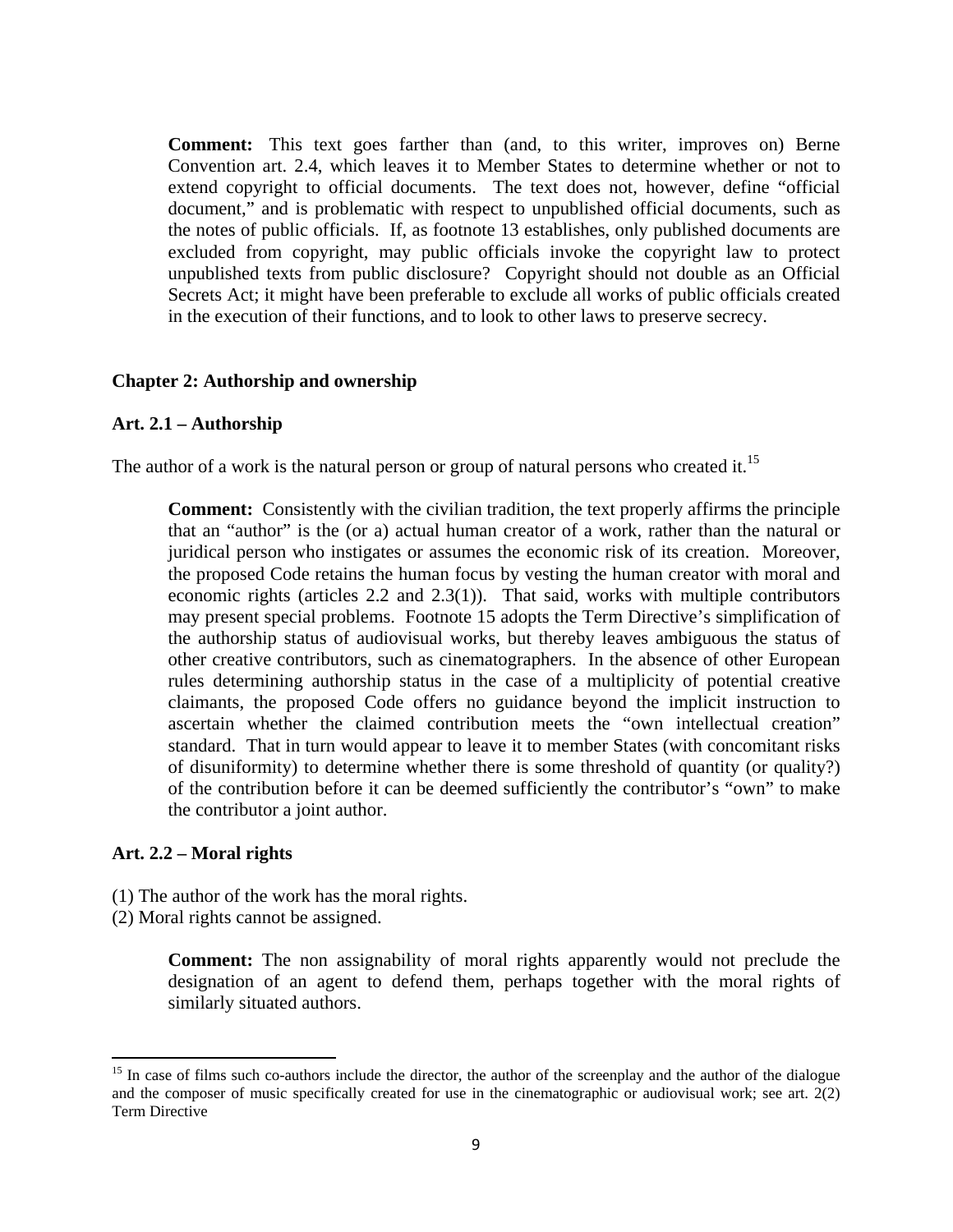#### **Art. 2.3 – Economic rights**

(1) The initial owner of the economic rights in a work is its author.

(2) Subject to the restrictions of article 2.4, the economic rights in a work may be assigned<sup>16</sup>, licensed<sup>17</sup> and passed by inheritance, in whole or in part.

(3) If the author has assigned economic rights, he shall nonetheless have a right to an adequate part of the remuneration on the basis of the provisions in articles 5.2, 5.3, 5.4 and 5.5.

(4) An assignment is not valid unless it is made in writing.

**Comment:** This article exposes the – to this writer – timidity of the proposed Code with respect to the rights of authors. The drafters have forgone the general guarantees of "proportional" or "adequate" remuneration for each mode of exploitation of the work familiar in French and German copyright laws. Article 2.3 does provide for "adequate remuneration" in certain instances, but those cases are limited to participation in compensation resulting from certain compulsory licenses instituted in connection with a variety of limitations on the scope of exclusive rights. There is no general principle of adequate or proportional remuneration flowing from the author's voluntary grant or license of exclusive rights.

With respect to the remuneration rights, these pertain to a wide variety of uses "for the purposes of freedom of expression and information"; "to promote social, political and cultural objectives," to "enhance competition" and for "any other use that is comparable." The capaciousness of these exceptions will be examined in connection with Chapter 5 of the proposed Code. For present purposes a few remarks are in order. First, it appears that the author's share (however calculated) of the proceeds of these remuneration rights is intended to be inalienable. In providing "If the author has assigned economic rights, he shall nonetheless have a right to an adequate part of the remuneration" deriving from the compensated limitations on exclusive rights, one may infer that the various compulsory licenses authorized under Chapter 5 must set some part of the payments aside for authors notwithstanding the author's grant of economic rights. An ambiguity might nonetheless arise, however, regarding the characterization of these remuneration rights. If one contends that the remuneration rights are not "economic rights" in the sense of exclusive rights, because they flow from exemptions from (rather than exercise of) exclusive rights, then the assignment of economic rights would be irrelevant to the allocation of remuneration rights. If the remuneration rights are distinct, and vest in the author, perhaps they could nonetheless be the object of separate assignment. It might have been preferable had the text emulated the EU Rental Right Directive by explicitly providing for an "unwaivable right to equitable remuneration." (Directive 2006/115/EC of the European Parliament and of the Council of 12 December 2006 on rental right and lending right and on certain rights related to copyright in the field of intellectual property, art 5.)

<sup>&</sup>lt;sup>16</sup> The term 'assignment' indicates a cession of economic rights; ownership of the rights is transferred to another person.

 $17$  The term 'license' indicates an act of authorisation (permission) to use the work.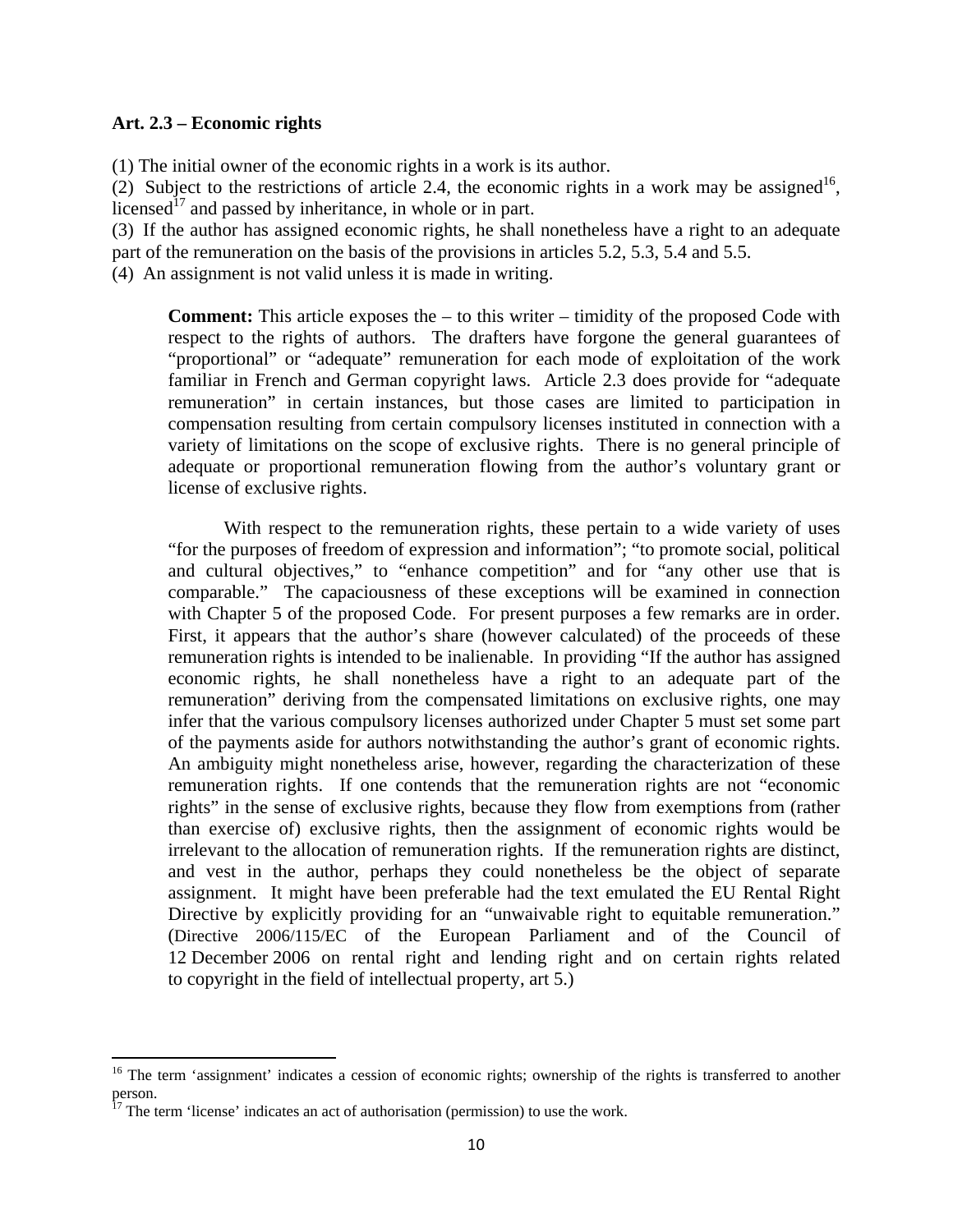Second, article 5.4 of the proposed Code introduces a user entitlement to "uses of news articles, scientific works, industrial designs, computer programs and databases [which] are permitted without authorisation, but only against payment of a negotiated remuneration." Footnote 54 specifies that "The term 'negotiated remuneration' means that the compulsory license fee is to be negotiated in individual cases, and therefore does not imply a role for collective rights management." It is not clear why the text bars collective management societies from negotiating the remuneration. One may fear that without collective representation authors' remuneration may be artificially low. Moreover, the individual transactions costs of negotiating the remuneration may discourage individual authors from enforcing their remuneration rights altogether. In effect, this provision may take away with one hand the compensation it proposes with the other.

 Finally, and more fundamentally, regarding mandatory remuneration rights accompanying copyright exceptions, if authors are not assured proportionate or adequate remuneration for grants of economic rights, but are guaranteed payment from compensated limitations on exclusive rights, then the more compulsory licenses replace exclusive rights, the better off authors might be. This is a perverse outcome which could discredit copyright with the very constituency the property right arose to protect. The combination of the proposed Code's insufficient response to authors' unequal bargaining power in the grant of exclusive rights with the draft's provision for an "adequate" share of legally imposed licensing fees, while on the one hand better than no guarantee of remuneration at all, on the other hand could contribute to a weakening of exclusive rights. In the short term, if authors continue to depend on commercial intermediaries who drive leonine bargains in exchange for disseminating their work, a shift from exclusive rights to statutory remuneration rights may appear to authors' advantage. In the longer term, especially if reliable means of payment accompany the self-dissemination that digital media enable, authors could come to regret the Faustian exchange of exclusive rights for remuneration assurances.

#### **Art. 2.4 – Limits**

If the contract by which the author assigns or exclusively licenses the economic rights in his work does not adequately specify (a) the amount of the author's remuneration, (b) the geographical scope, (c) the mode of exploitation and (d) the duration of the grant<sup>18</sup>, the extent of the grant shall be determined in accordance with the purpose envisaged in making the grant<sup>19</sup>.

**Comment:** This provision laudably endeavors to offset the shortcomings of art. 2.3 with a combination of the German/Dutch purpose of the grant rule and the French rule of specificity. The provision appears designed to assure authors, at least as a starting point,

 $18$  The term 'grant' is used here as an overarching term encompassing both assignment and license.

<sup>&</sup>lt;sup>19</sup> Art. 2.4 is meant to protect authors against overbroad grants of rights. It does so by giving a primary rule and a subsidiary (default) rule. The primary rule requires adequate specification in the granting contract of the core features of such a contract: remuneration, geographical scope, modes of exploitation and duration of the grant. Failure to comply with the rule of specificity will not however nullify the grant, but will result in the default rule becoming operational. Under the default rule any grant of copyright is to be interpreted in accordance with the grant's underlying purpose (purpose-of-grant rule).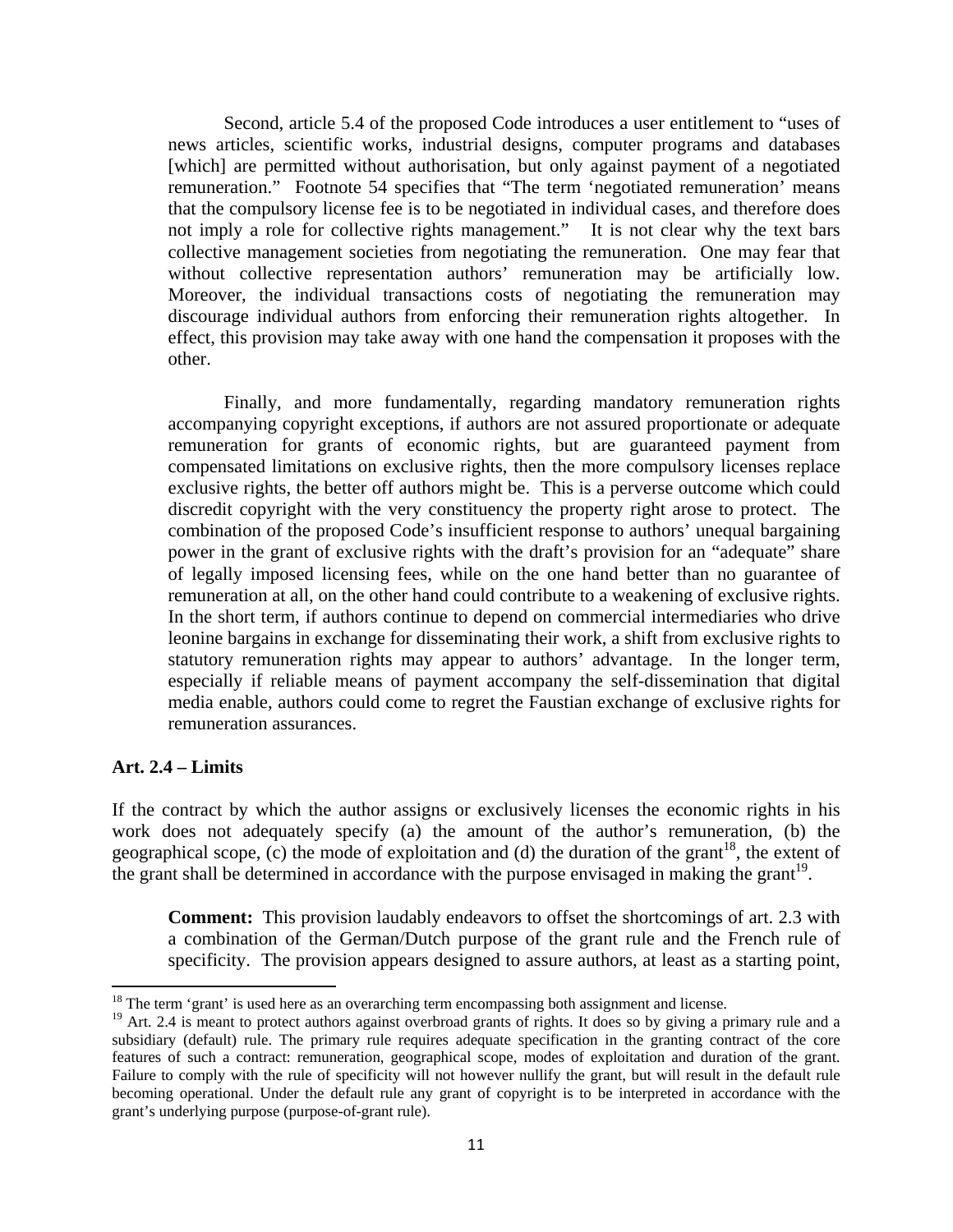retention of rights to modes of exploitation unknown or not commercially practiced at the time of the conclusion of the assignment or license. Footnote 19 further explains how the rules should operate to limit the scope of the grant. Nonetheless, a grant that complies with art. 2.4's specificity requirement would appear to escape a narrowing construction. For example, the following standard clause contains all the requisite elements regarding amount of the author's remuneration, geographical scope, mode of exploitation and duration: "For [specified amount] author grants all rights of reproduction and of communication to the public in all modes of exploitation for all media now known or later developed, for the full term of copyright and any renewals or extensions thereof, for the full territory, which shall be the Universe." If the "purpose of the grant" rule does not come into play unless the contract lacks specificity, then all-rights contracts, so long as sufficiently spelled-out, remain enforceable.

#### **Art. 2.5 – Works made in the course of employment**

Unless otherwise agreed, the economic rights in a work created by the author in the execution of his duties or following instructions given by his employer<sup>20</sup> are deemed to be assigned to the employer.

**Comment:** This provision initially appears akin to the U.S. "works made for hire" regime for works created by employees in pursuit of their employment. Unlike the U.S. copyright law, however, the proposed Code includes moral rights (Chapter 3), which the employee author retains. But because, as provided in footnote 21, the mandatory remuneration rights of art. 2.3, and the narrowing construction of art. 2.4 do not apply, employee authors are completely divested of all economic rights, "unless otherwise agreed." This is an important proviso: because art. 2.5 does not reach commissioned works (unlike the U.S. work for hire regime) but presupposes an actual labor contract, salaried authors who are beneficiaries of collective bargaining agreements may be able to restrict the scope of the rights granted.

#### **Art. 2.6 – Works made on commission**

Unless otherwise agreed, the use of a work by the commissioner of that work is authorized to the extent necessary to achieve the purposes for which the commission was evidently made.<sup>21</sup>

**Comment:** The default rule favors the commissioned author by imposing a narrowing construction, but the "unless otherwise agreed" clause allows for circumvention of this author protection, since it appears that the parties may agree to an all-rights transfer.

#### **Chapter 3: Moral rights**

<sup>&</sup>lt;sup>20</sup> The scope of the assignment will therefore largely depend on the contract of employment between the author and the employer, as determined by applicable law. The general rules on assignment of art. 2.3 and 2.4 do not apply here.

<sup>&</sup>lt;sup>21</sup> Such purposes must have been known to, or obvious to the author, for example, from the terms of the commissioning agreement.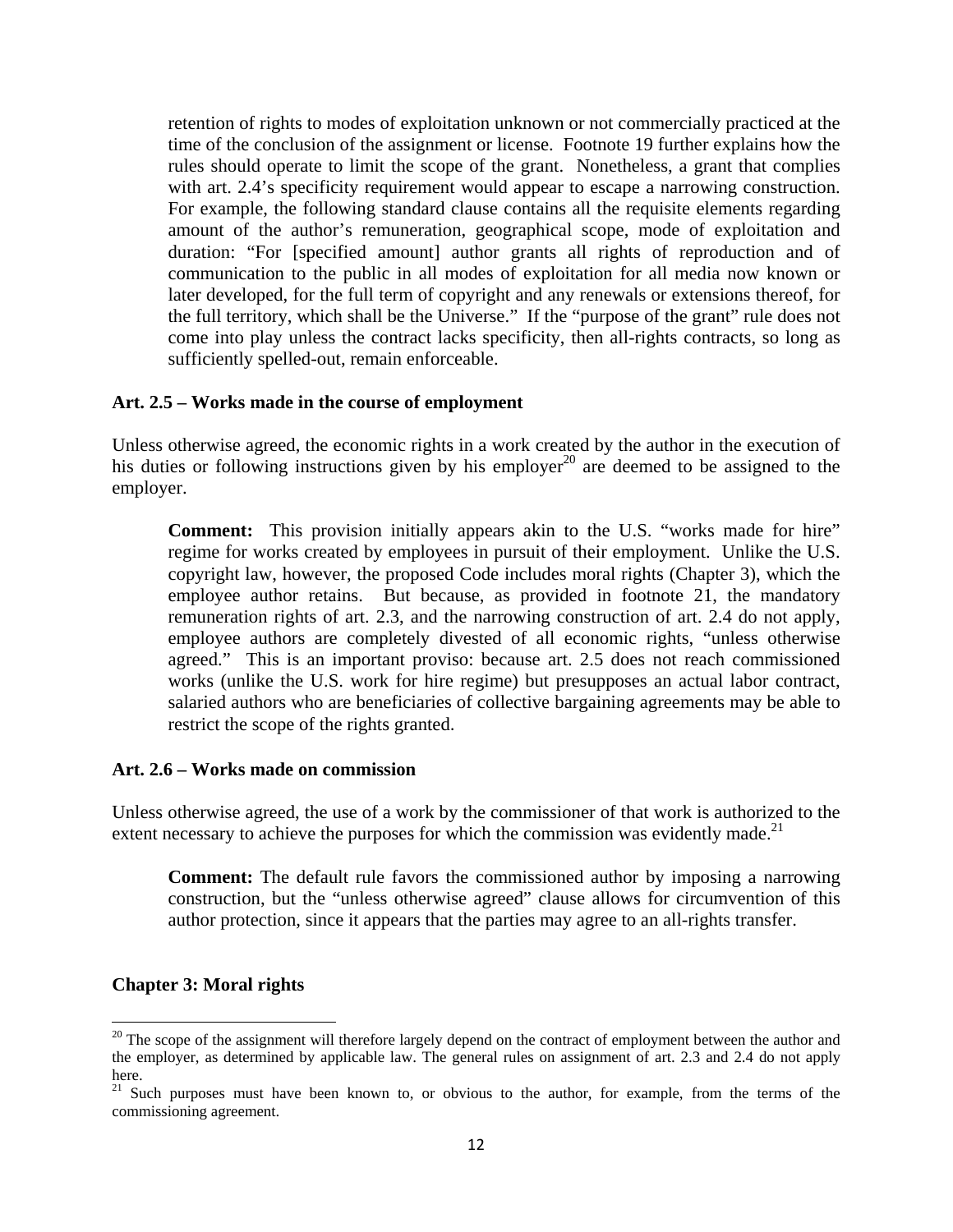#### **Art. 3.1 – General**

The moral rights in a work are the rights of divulgation, attribution and integrity, as provided for in articles 3.2, 3.3 and 3.4.

#### **Art. 3.2 – Right of divulgation**

(1) The right of divulgation is the right to decide whether, and how the work is disclosed for the first time.

**Comment:** The text does not specify that the author's divulgation right also covers the author's determination *when* to disclose a work. The timing of divulgation is at least as important as the means, however. Nonetheless, this gap may be closed if "whether" to disclose a work is construed to cover "when" as well.

(2) This right shall last for the life of the author.<sup>22</sup>

**Comment:** The proposed Code conceptualizes the divulgation right as exclusively personal to the author. Once the author has died, the heirs (unless they retain the economic rights) may not invoke moral rights to prevent the public dissemination of the work. Footnote 22 clarifies, however, that other third-party rights, particularly privacy, may nonetheless impede the public disclosure of a deceased author's work.

#### **Art. 3.3 – Right of attribution**

(1) The right of attribution comprises:

a. the right to be identified as the author,  $2<sup>3</sup>$  including the right to choose the manner of identification, $^{24}$  and the right, if the author so decides, to remain unidentified.

b. the right to require that the name or title which the author has given to the work be indicated.

**Comment:** Footnote 23 to art. 3.3(1)(a) properly rejects the perverse requirement contained in the UK CDPA sec. 78, that author "assert" her attribution right in order to be able to enforce it. Art  $3.3(1)(b)$  introduces a new moral right to preserve and proclaim the author's chosen title for the work.

(2) This right shall last for the life of the author and until [...] years after his death.<sup>25</sup> The legal successor as defined by the laws on inheritance<sup>26</sup> is entitled to exercise the rights after the death of the author.

 $22$  It was generally felt by the members of the group that not all moral rights merit the same term of protection, and that the right of divulgation might expire following the death of the author, whereas other moral rights could remain protected for a certain period post mortem. Note however that general rights of privacy might still prevent unauthorized publication post mortem of unpublished works.

 $23$  The existence of the right of attribution cannot depend on any condition, such as a claim or assertion by the author.

 $24$  The manner the author chooses to be identified should take into account the constraints resulting from the type of work involved and the customary practices regarding attribution in his field.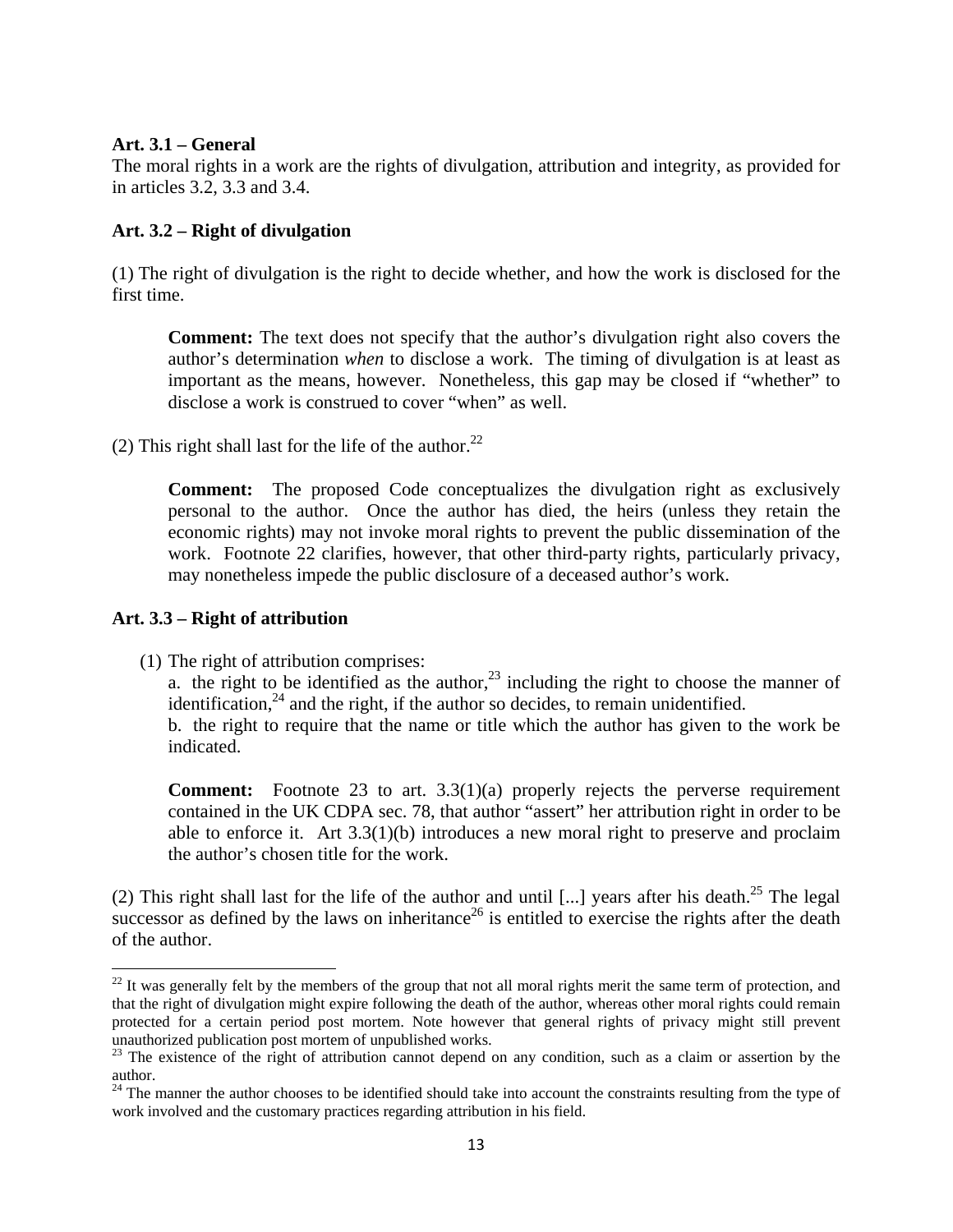**Comment:** While neither with respect to attribution nor integrity rights (see below, art. 2.4(2)) could the drafters agree on a particular term of years *post-mortem auctoris*, it seems clear that in neither case was the right to be perpetual. The non specification of a *post-mortem* term leaves open the possibility of assigning different durations to the rights. Such a solution would make sense: the integrity right, like the divulgation right, may be most closely linked to the author's person. After her death, we may be more reluctant to allow her artistic vision – as interpreted by her heirs – to limit (over and above limitations imposed by economic rights) how authorized third parties present the work to the public. By contrast, with respect to attribution rights, there remains a public as well as a personal interest in ensuring that the author receives credit for the work she created.

#### **Art. 3.4 – Right of integrity**

(1) The right of integrity is the right to object to any distortion, mutilation or other modification, or other derogatory action in relation to the work, which would be prejudicial to the honour or reputation of the author.

**Comment:** Adoption of the Berne Convention's objective "honor or reputation" standard for violation of the integrity right rejects the subjective one such as in French law. Thus the standard may be less author-protective but more predictable and better-balanced with the reasonable interests of exploiters.

(2) This right shall last for the life of the author and until [...] years after his death. The legal successor as defined by the laws on inheritance<sup>27</sup> shall be entitled to exercise the right after the death of the author.

**Comment:** See comment to art. 3.3(2) above.

#### **Art. 3.5 – Consent**

The author can consent<sup>28</sup> not to exercise his moral rights.<sup>29</sup> Such consent must be limited in scope<sup>30</sup>, unequivocal<sup>31</sup> and informed<sup>32, 33</sup>

 $25$  See note 22.

 $26$  As determined by the laws of inheritance, either the heirs or a person especially appointed by the author can exercise these moral rights.

 $^\mathrm{27}$  Id.

 $28$  Consent by the author to waive his moral right must be certain. This consent can result from a written instrument or may be implied if no other interpretation of the author's will can be deduced from the written instrument or from the particular circumstances of the case.

<sup>&</sup>lt;sup>29</sup> If the author consents not to exercise his moral rights, the action consented to will not constitute an infringement  $\frac{30}{10}$  General waivers are not possible, but an author may consent to particular uses.

<sup>&</sup>lt;sup>31</sup> Consent in writing should be regarded as evidence that the consent was unequivocal.

 $32$  Consent is only informed where full information is disclosed to the author (or a representative or agent thereof) as to the way in which the work will be used, including details of works which will be used in association with the work. The waiver may result from a collective negotiation by third parties representing the interests of the authors, such as an author's union.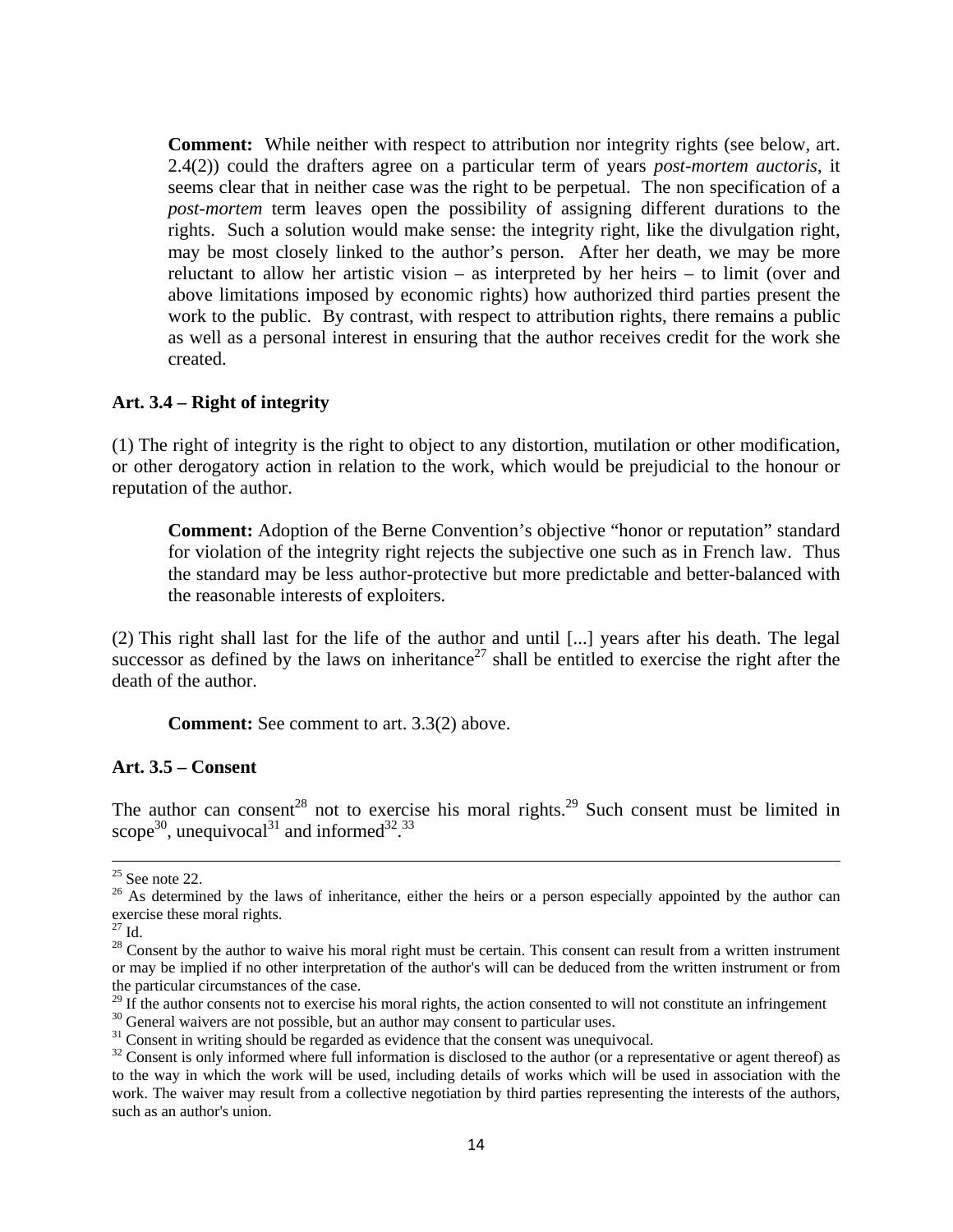**Comment:** While the text seeks to bar general waivers, it would permit specific renunciations of moral rights, see footnote 30. Neither the text nor the notes explicitly limit specific consent to authorizations granted specified co-contractants. The absence of a clear limitation to agreements *intuitu personae* leaves open the possibility that specific consent might extend to the whole world, for example to any user of a website on which a work is posted. The specificity requirement, moreover, may not preclude waivers in form contracts, so long as the circumstances under which the waiver would operate are sufficiently detailed. (Footnote 33 appears to acknowledge the possibility of valid "standard contracts" stipulating broad waivers.)

Suppose, for example, that an author makes her work available with a Creative Commons license and chooses to forgo (or neglects to affix) the ND (no derivatives) icon whose use would have made clear that the author did not permit alterations to her work. Does the resulting implied license to create derivative works also waive the integrity right? Arguably, given the proposed Code's requirement that any waiver be "limited in scope" an omnibus derivative works authorization lacks the requisite specificity, and therefore could not be construed as a waiver of moral rights along with the economic rights.

If the open-endedness of the waiver does not disqualify it, what of its irrevocability? The text does not address the question whether a specific consent must be revocable. While revocability would seem consonant with the concept and purpose of moral rights, the possible extension of permissible consent to website waivers may make revocation impossible. Is it appropriate to conclude that the CC-licensing author who does not prohibit the making of derivative works has properly consented to waive her moral right of integrity notwithstanding the practical impossibility of retracting her waiver of derivative work/integrity rights once the work is "virally" communicated from one user to another?

#### **Art. 3.6 – Interests of third parties**

(1) The moral rights recognised in article 3.1 will not be enforced in situations where to do so would harm the legitimate interests of third parties $34$  to an extent which is manifestly disproportionate to the interests of the author<sup>35, 36</sup>

**Comment:** This is a curious provision apparently inserted to ensure that authors' most personal rights are appropriately "balanced" against the broader public interest, but on closer inspection, its assurances seem rather insubstantial. Consider the "legitimate interests of third parties," which footnote 34 tells us includes the general public's "interest in improving the access to the work." The only moral right that implicates access to the work is the right of divulgation. But art. 3.2(2) already limits the duration

<sup>&</sup>lt;sup>33</sup> The condition of informed consent will weigh particularly heavy in cases of *standard contracts* stipulating a far reaching consent of the author not to exercise moral rights.

<sup>&</sup>lt;sup>34</sup> The notion of 'interests of third parties' covers interests of any private party, such as a publisher, as well of the public in general which, for instance, has a legitimate interest in improving the access to the work.<br><sup>35</sup> For example, particularly the integrity right would be attenuated in relation to works of low authorship.<br><sup>36</sup> This

unlike the case of the economic rights, the principle is not already elabourated in a body of limitations.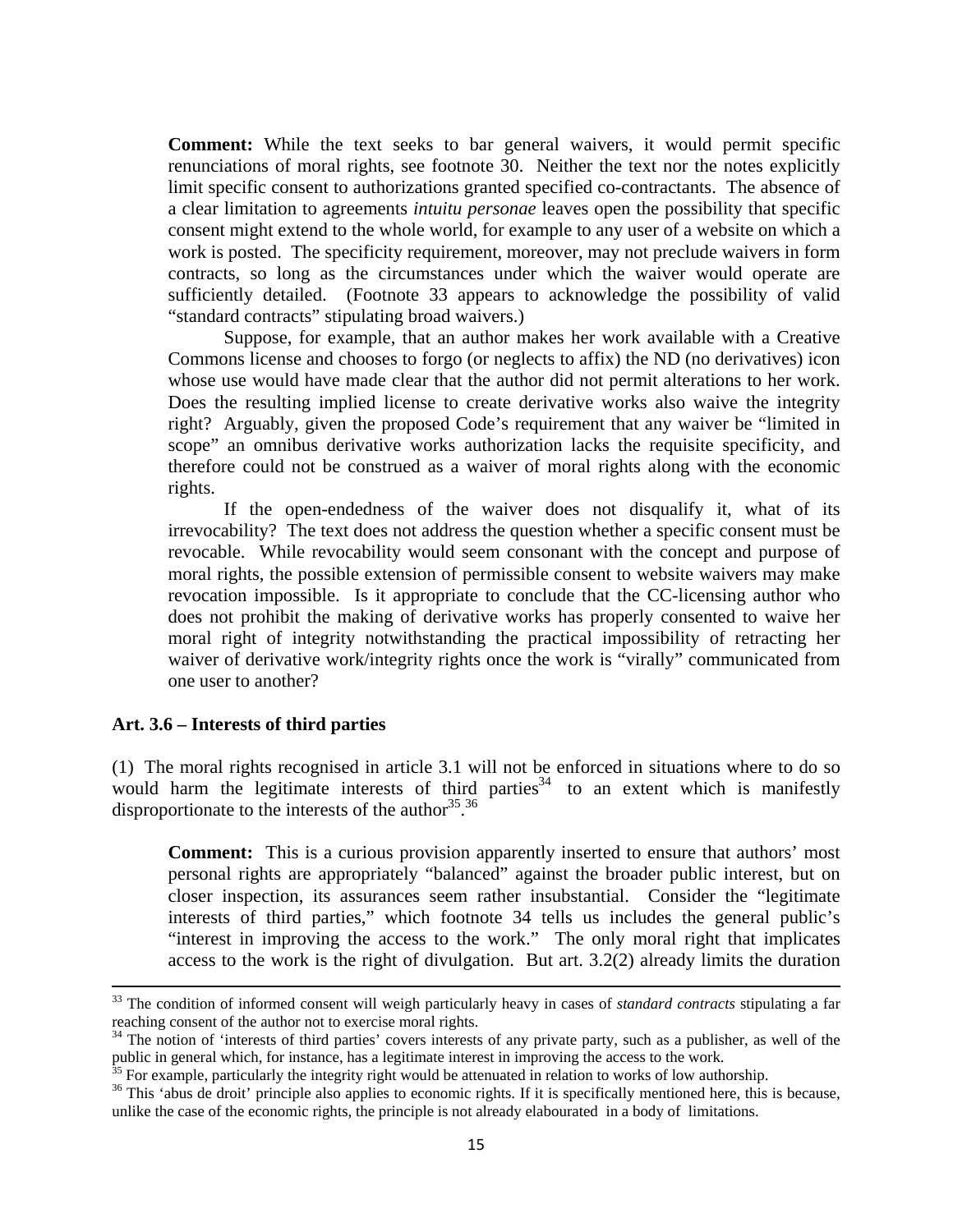of that right to the life of the author. So art. 3.6(1) would have no role to play where the public interest in access is at its strongest, after the author's death. Would art 3.6(1) apply while the author is living, when her interest in deciding whether and how to disclose her work not only is at its strongest but also is consonant with the general public interest in fostering an environment conducive to creativity (since authors who cannot control the disclosure of their work may be less inclined to create it in the first place)? One might imagine situations in which the author's invocation of her divulgation right is purely pretextual, not to protect her work, but to guard some secret that would not be protected by personal or data privacy laws. This exceptionally marginal situation could serve as a classic example of *abus de droit*, but that overarching civil law principle, which, if it applies, would apply equally to economic as well as moral rights (see footnote 36), exists alongside copyright law. If it requires articulation in a provision specially devoted to curtailing moral rights in the "Interests of third parties," one may infer that its inclusion reflects a perceived need to reassure third parties from common law countries.

 Similarly, given the other articles in Chapter 3, under what circumstances would the author's interest in enforcing her integrity rights be "manifestly disproportionate" to legitimate third party interests? We know from art. 3.4(1) that there will be no violation of the integrity right unless the alteration to the work objectively harms the author's honor or reputation. In other words, the integrity right is already framed in a way that precludes unreasonable assertions of artistic purity. For art. 3.6(1) to have any effect, then, it would have to apply in situations in which deleterious alterations to the work admittedly compromise the author's good name, but there is some third party (exploiter or broader public) interest in dissemination of the thus-altered work that is so "legitimate" that it "manifestly" outweighs the author's reputation. Perhaps parody might fit that bill, but parody is a well-recognized exception to authors' rights even in strong moral rights systems (see, e.g., France, CPI L122-5 4°; see also Wittem draft art.  $5.2(1)(e)$ , so it is not clear why a special additional provision benefitting third parties is required.

 Finally, regarding the attribution right, footnote 24 to art. 3.3(2) already incorporates the reasonableness considerations that art 3.6 purports to advance. In other words, moral rights in the proposed Code are in the first instance so couched in the interests of third parties that it becomes difficult to imagine how authors' interests could become "manifestly disproportionate," much less require further belittlement in this article.

(2) After the author's death, the moral rights of attribution and integrity shall only be exercised in a manner that takes into account the interests in protecting the person of the deceased author, as well as the legitimate interests of third parties.

**Comment:** This is another variation on *abus de droit*, and prompts queries similar to those raised in connection with art. 3.6(1).

#### **Chapter 4: Economic rights**

#### **Art. 4.1 – General**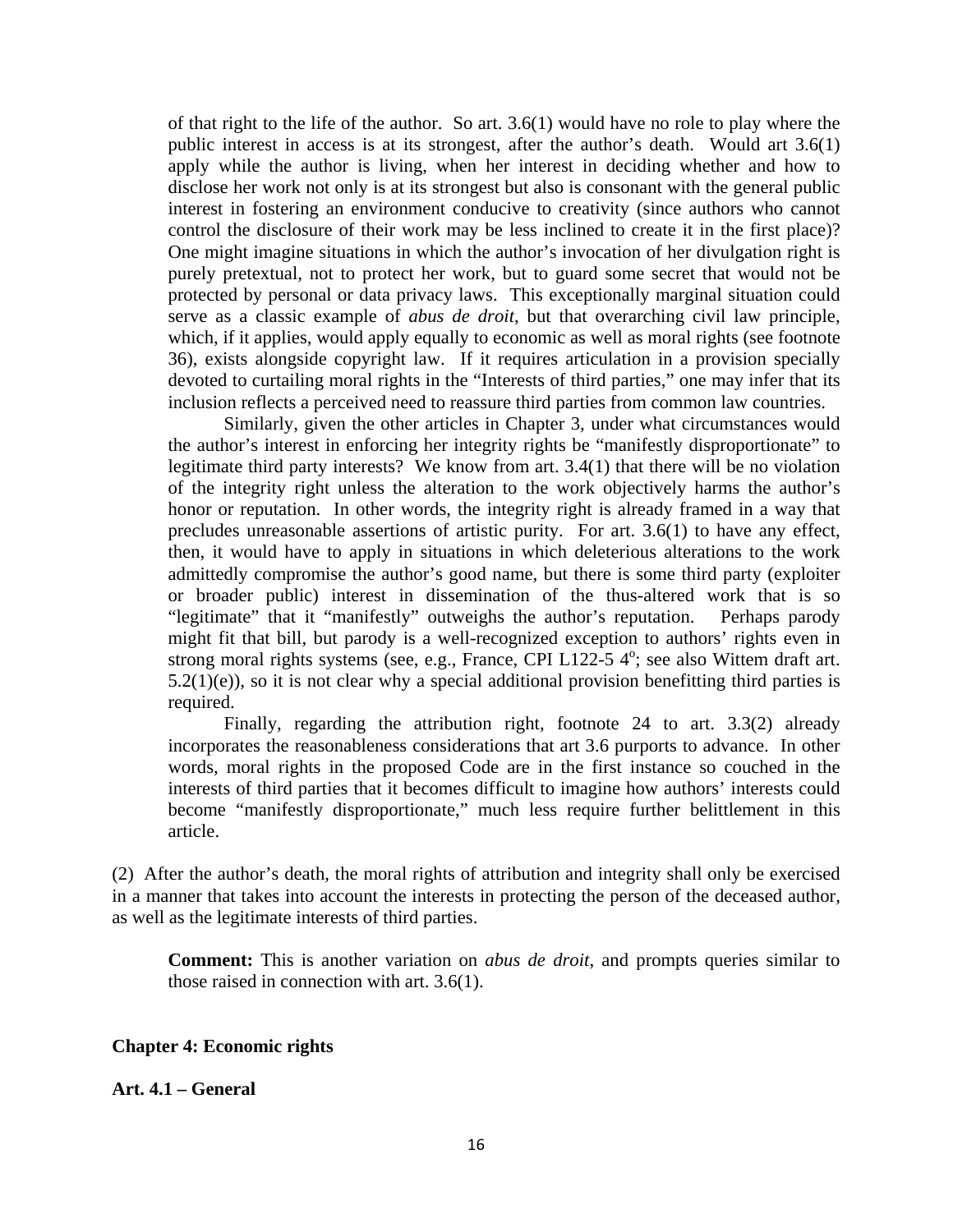(1) The economic rights in a work are<sup>37</sup> the exclusive rights to authorise or prohibit the reproduction, distribution, rental,  $38$  communication to the public and adaptation of the work, in whole or in part,  $39$  as provided for in articles 4.2, 4.3, 4.4, 4.5 and 4.6.

**Comment:** The proposed Code proffers a closed list of exclusive rights. (See footnote 37.) It eschews any residual right to control or benefit from the exploitation of the work. As a result, if a new mode of exploitation develops that cannot be fit within any of the enumerated rights, third parties may exploit the work with no pay to or permission from the author. Whether such a situation is likely to transpire depends on whether the enumerated rights are drafted sufficiently broadly. While the articulation of the right of communication to the public purports to be an "open concept" (also per note 37) the narrower expression of the other exclusive rights could in the future produce gaps in coverage.

(2) The economic rights expire [...] years<sup>40</sup> after the year of the author's death.

**Comment:** While agreeing that the current EU term of 70 years *pma* is too long, the drafters could not agree on the length of a shorter term (see footnote 41), thus making no effective prescription for national laws.

#### **Art. 4.2 – Right of reproduction**

The right of reproduction is the right to reproduce the work in any manner or form, including temporary reproduction insofar<sup>41</sup> as it has independent<sup>42</sup> economic significance.<sup>43</sup>

**Comment:** This concise provision masks several problems. The requirement that the reproduction have independent economic significance, which applies only to temporary reproductions (see footnote 41), purports to be consistent with art. 5(1) of the Information Society Directive (see footnote 43), but in fact departs from it in significant ways, as we will see. The text's understanding of "independent" also is troublesome. Footnote 42 defines "independent" as meaning independent from a use "permitted either by law or authorised by the right holder". This is problematic because it conflates exceptions and

 $37$  This article comprises an exhaustive (closed) list of the economic rights. Note, however, that 'communication to the public' is an open concept, and art. 4.5 comprises a non-exhaustive (open) list of acts falling under that concept.<br><sup>38</sup> As explained in the Introduction, the public lending right and the artists' resale right (droit d

included here, because these are remuneration rights that do not qualify as exclusive economic rights and as such remain outside the scope of the Code.

 $39$  The phrase 'in whole or in part' implies that the use of a part of a protected work constitutes a restricted act or, as the case may be, an infringement, if this part in and by itself qualifies for copyright protecti

 $40$  It was generally felt by the members of the Group that the current term of protection of the economic rights is too long. However views diverged as to the appropriate term.

<sup>&</sup>lt;sup>41</sup> The phrase 'insofar as it has independent economic significance' only refers to temporary reproductions.

 $42$  The term 'independent' means independent from a permitted use (i.e. permitted either by law or authorised by the right holder).

 $^{43}$  This carve-out absorbs the rule of art. 5(1) InfoSoc Directive.

Note that it does not determine the burden of proof whether or not the reproduction in question is or is not temporary and/or has no independent economic significance.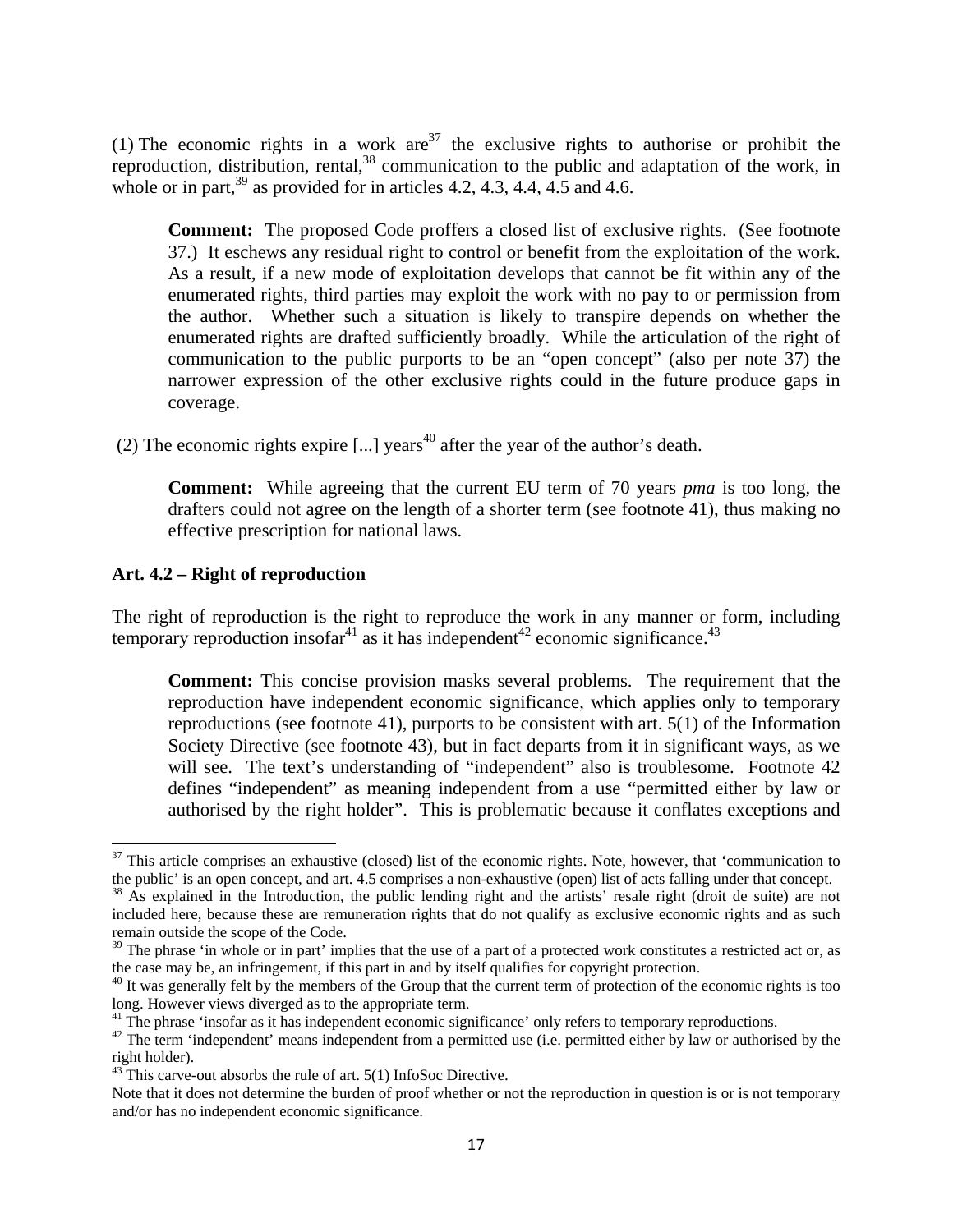exclusive rights. In other words, when an author claims infringement, the first inquiry should be whether the act complained-of comes within the scope of exclusive rights; if so, then the second inquiry looks to applicable exceptions. Here however, the cart precedes the horse: if the economically significant act qualifies for an exception, then the reproduction right is not engaged. It makes more sense first to assess whether the temporary reproduction has value independent of the more permanent reproduction to which the temporary reproduction may lead; if the answer is "no," it is not even necessary then to determine whether the temporary reproduction nonetheless would be excused. There is, moreover, some incoherence in the class of temporary reproductions whose economic significance derives from an exempted use. After all, it is their economic *in*significance that most often underlies the exceptions for "permitted acts" (cf. Berne Conv. art. 9.2; but, as we will see regarding Chapter 5, the proposed Code substantially enlarges the scope of copyright exceptions, including in favor of commercial activities).

With respect to the correspondence between art. 5(1) of the Information Society Directive and Wittem draft art. 4.2, the proposed Code differs from the Directive not only in its initial approach, but in the nature of and conditions for exclusion of temporary reproductions. First, because temporary reproductions in the Directive are classified among the exceptions to copyright, it is clear that the reproductions as an initial matter come within the scope of copyright (there is no need to exempt an activity unless it would otherwise be subject to the copyright owner's exclusive rights). By contrast, the proposed Code initially truncates the reach of reproduction right; exceptions do not come into play (except in the convoluted inquiry into the independence of economic significance, as discussed above) because the right does not reach the activity in the first place. Second, where the Proposed Code addresses "temporary" reproductions without specifying the circumstances in which such reproductions may be created, the Directive confines its exception to "temporary acts of reproduction which are transient or incidental [and] an integral and essential part of a technological process . . ." The contrast suggests that the "temporary" reproductions that the proposed Code removes from the scope of exclusive rights may cover far less "transient" fixations than those exempted by the Directive. Third, because the question of transient reproductions comes within Directive's provisions on exceptions, it should fall to the defendant to prove compliance with the distinct and cumulative conditions of lawful use and absence of independent economic significance. By contrast, as footnote 43 points out, the proposed Code does not assign the burden of proof; logically, however, in the realm of rights assertion, the burden would fall on the claimant. Finally, where the application of the Directive's transitory copy exception must also conform to the "3-step test" (InfoSoc Directive art 5(5)), the proposed Code eludes that additional safeguard by characterizing the issue of temporary copies as one of initial scope of the reproduction right rather than as an exception to an otherwise applicable exclusive right.

#### **Art. 4.3 – Right of distribution**

(1) The right of distribution is the right to distribute to the public the original of the work or copies thereof.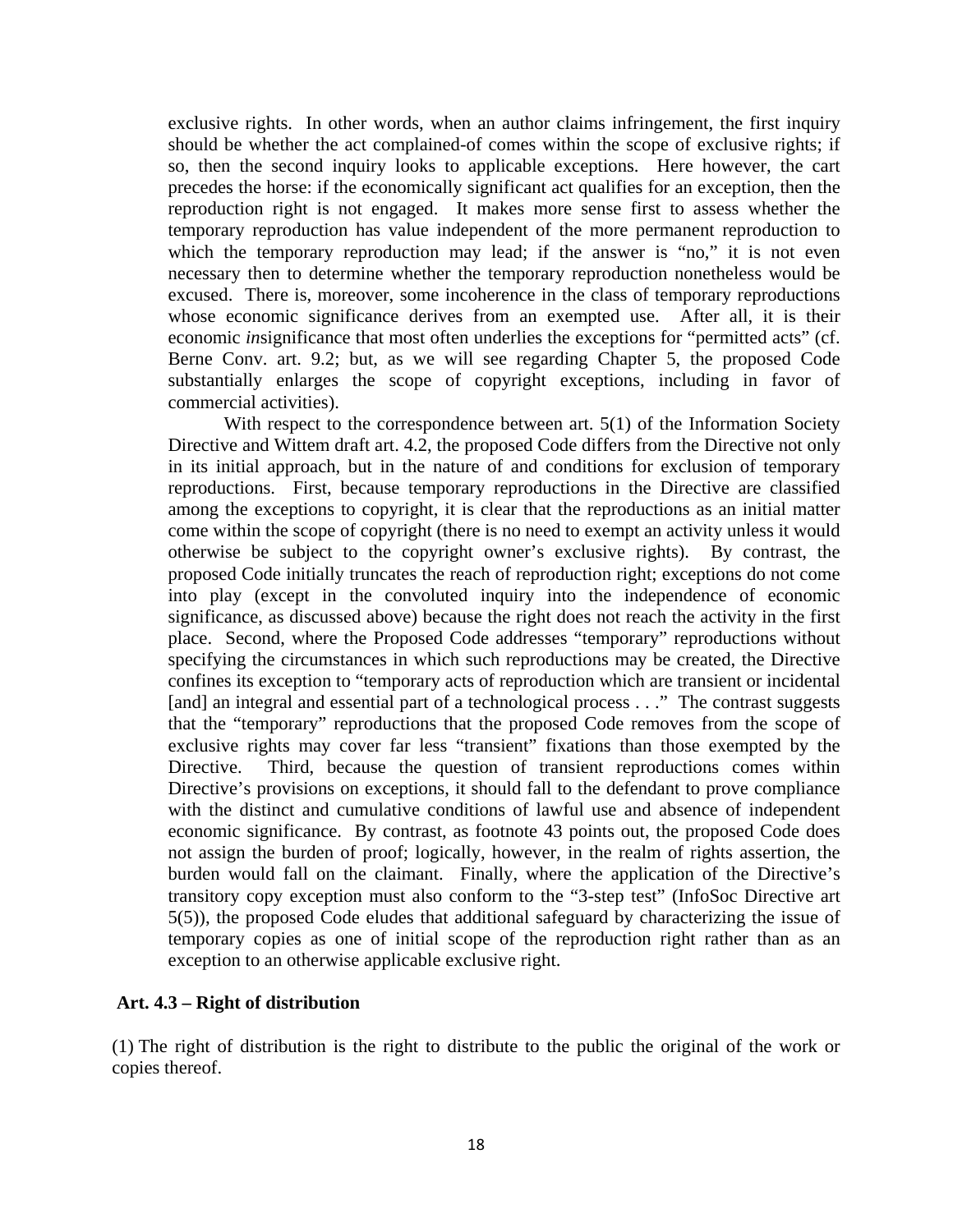(2) The right of distribution does not apply to the distribution of the original or any copy that has been put on the market by the holder of the copyright or with his consent.<sup>44</sup>

**Comment:** Subsection (2) states a rule of exhaustion of the distribution right, but the scope of the rule is unclear. Read literally, "the market" is not limited to the market in the European Union. Thus, and contrary to current ECJ case-law [E.g., *Silhouette International Schmied GmbH v. Hartlauer Handelsgesellschaft mbH*, ECJ Case C-355/96 (16 July 1998)], sale of copies of the work anywhere in the world would cut off the distribution right, making the copies freely importable into the EU and of course resellable anywhere within the EU. If read against the background of current EU law, "the market" would be understood to mean "any member State of the European Union." Footnote 44's reference to the exhaustion of industrial property rights suggests that, for now at least, "the market" does mean the EU. As a general matter, the issue of "international exhaustion" is controversial, but neither the Berne Convention nor the TRIPs Accord bar a member State from limiting the author's right to control the distribution of physical copies to copies that she has not yet sold, on any national market. If the proposed Code is read literally, or if the referenced rule regarding exhaustion of industrial property rights changes, then the "closed list" nature of its exclusive rights would preclude any State that adopts the Code from revising the distribution right to include control over copies sold outside the national or regional market.

#### **Art. 4.4 – Right of rental**

(1) The right of rental is the right to make available the original of the work or copies thereof for use for a limited period of time for profit making purposes.

(2) The right of rental does not extend to the rental of buildings and works of applied art.

**Comment:** If the exhaustion rule constrains the scope of the distribution right, the separately articulated "right of rental" would extend control over physical copies with respect to their commercial rental. The rental right does not reach not for profit uses, and therefore non commercial libraries, for example, would not be affected. The proposed Code also sensibly exempts buildings and works of applied art. By contrast, the forprofit rental of works of visual art, such as paintings and sculptures, would be subject to the authorization of the copyright owner, as would audiovisual works, such as motion pictures and videogames. (The rental of sound recordings falls outside the scope of the proposed Code, which does not address the subject matter of neighbouring rights, see art. 1.1, footnote 1.)

#### **Art. 4.5 – Right of communication to the public**

(1) The right of communication to the public is the right to communicate the work to the public, including but not limited to<sup>45</sup> public performance<sup>46</sup>, broadcasting<sup>47</sup>, and making available to the

<sup>&</sup>lt;sup>44</sup> This rule of exhaustion has to be interpreted coherently with the same concept in the law of industrial property.

<sup>&</sup>lt;sup>45</sup> The right of communication to the public is divided into three main categories, but the list is open-ended and nonexhaustive.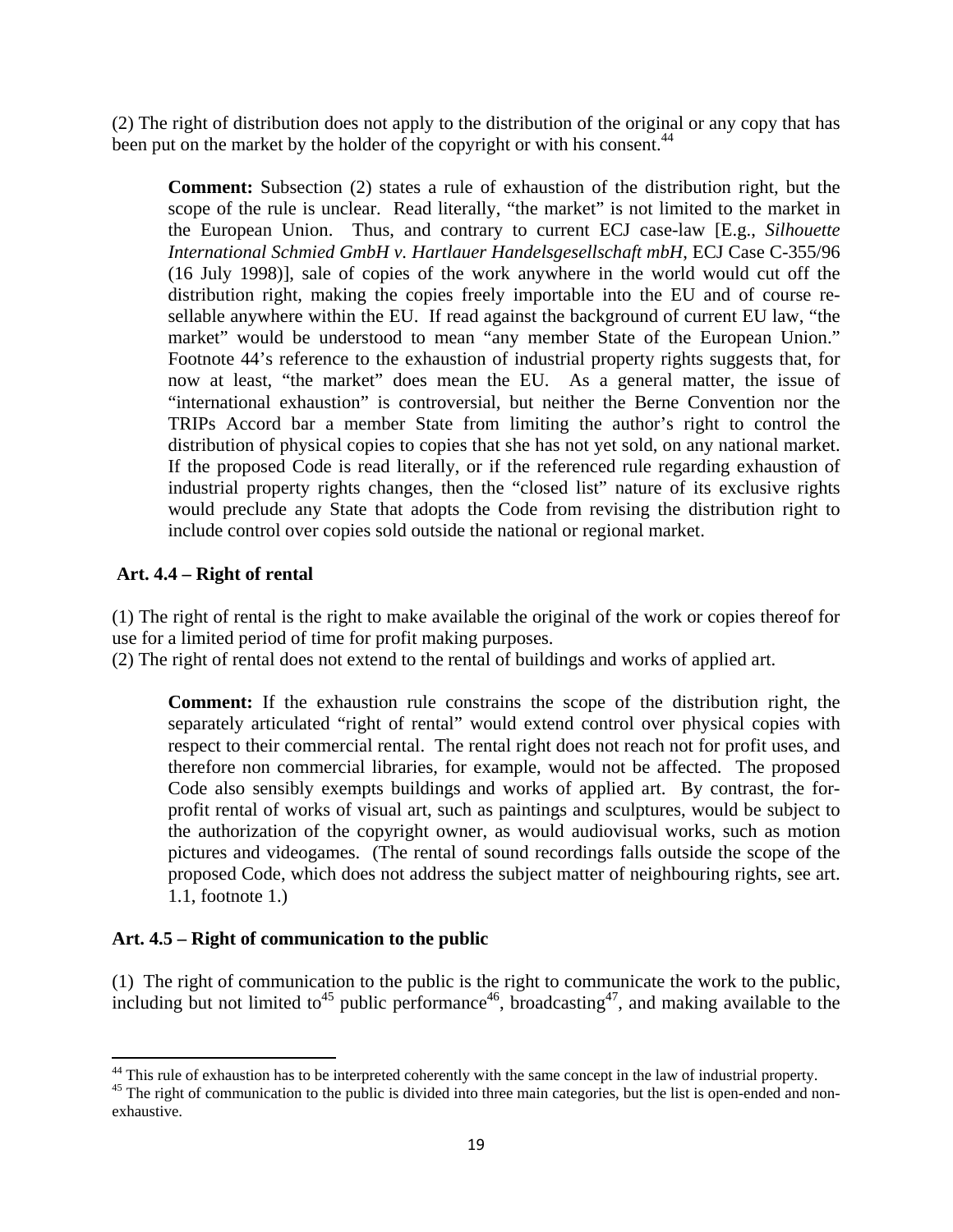public of the work in such a way that members of the public may access it from a place and at a time individually chosen by them.

**Comment:** The proposed Code offers an "open-ended and non-exhaustive" (footnote 45) communication right. The flexibility of the right should enable its adaptation to new conditions, both through expansive interpretation of its terms, and through inclusion of modes of public communication absent from the article's illustrative list. An example of the latter is the right of public display. Footnote 46 mentions "public display (i.e. on as screen)"; it is not clear whether the drafters contemplated public display of a physical copy of a work, such as the display of a sculpture, a painting, or a photograph in a place open to the public such as a restaurant or a gallery. But such a right could come within the scope of art. 4.5

With respect to new modes of communication, the proposed Code adopts the language of the 1996 WIPO Copyright Treaty, art. 8, and the InfoSoc Directive, art. 3(1), covering the "making available" right. It should therefore be clear from the text that the author's exclusive right reaches not only traditional "push" technologies, such as broadcasting, but also individualized on-demand "pull" technologies such as digital streaming and downloading. The following subsection, however, may create some confusion regarding what constitutes a communication "to the public."

(2) A communication of a work shall be deemed to be to the public if it is intended for a plurality of persons, unless such persons are connected by personal relationship.

**Comment:** The language "intended for a plurality of persons" should not be misunderstood to remove from the scope of the exclusive right the communication of works to one user at a time. Article 4.5(1) should establish that the relevant "intent" with respect to the concept of communication to the public does not focus on whether a particular communication of a work is intended to be received only by a single member of the public, but rather whether an offer to communicate the work was made to "a plurality of persons." To interpret *to the public* to require that a particular delivery or transmission of the work be simultaneously conveyed to a plurality of persons would substantially eviscerate the making available right.

More problematically, however, the exclusion from "the public" of persons "connected by a personal relationship" seems exceedingly vague and potentially overbroad. What, in the digital era, is a "personal relationship"? For example, are Facebook "friends" "connected by a personal relationship"? The drafters' choice to go beyond traditional criteria like "family circle" or "circle of family and its social acquaintance" risks opening up the category of "non public" to an extent inconsistent with the author's limited monopoly over the public communication of her work.

#### **Art. 4.6 – Right of adaptation**

<sup>&</sup>lt;sup>46</sup> Public performance also includes public recitation, "public communication by loudspeaker or any other analogous instrument transmitting, by signs, sounds or images of the broadcast of the work" (art. 11bis (1)(iii) BC) and public display (i.e. on a screen).

 $47$  The term 'broadcasting' includes rebroadcasting and retransmitting, by wireless and wired (cable) means.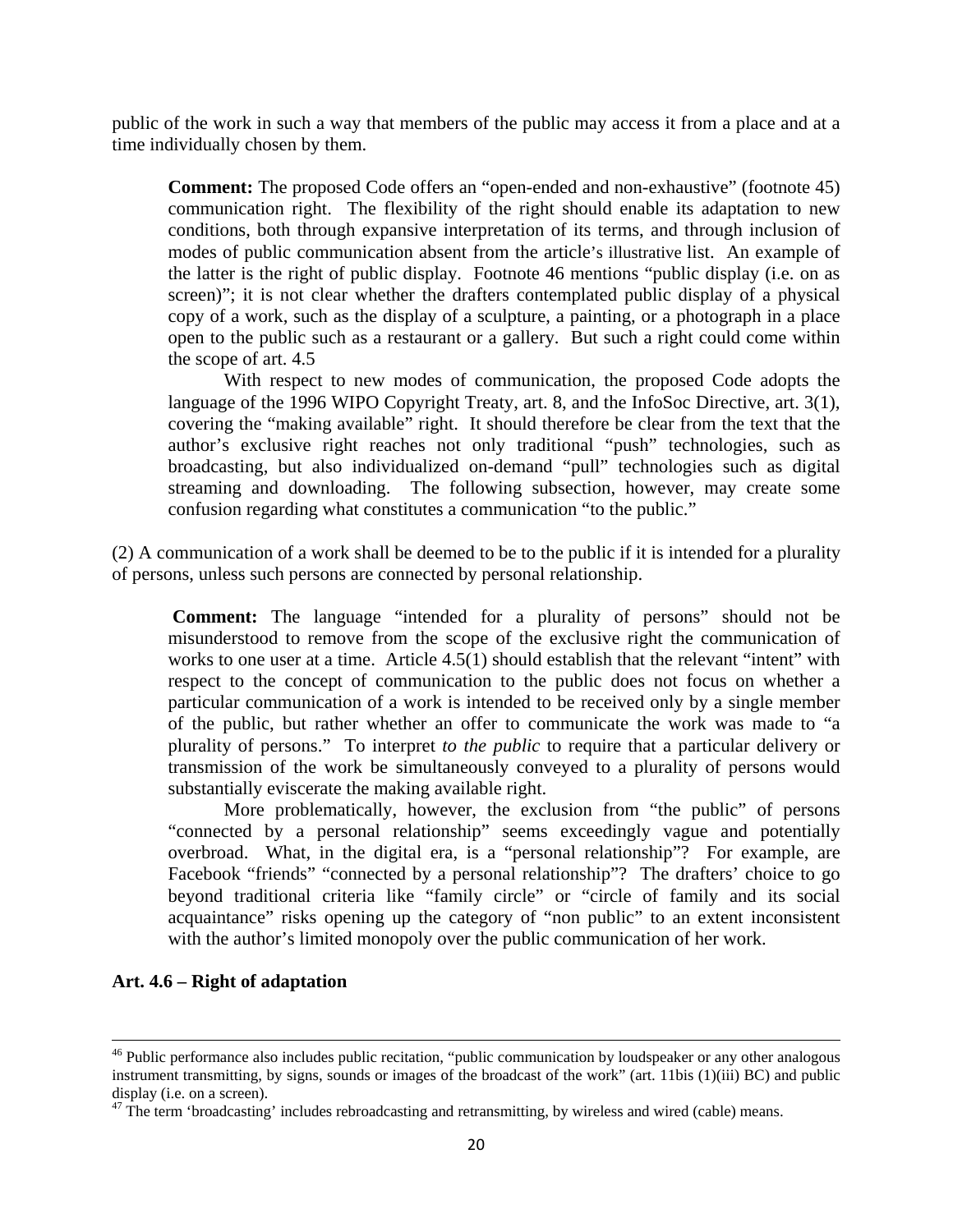The right of adaptation is the right to adapt, translate, arrange or otherwise alter the work.

#### **Chapter 5: Limitations48**

#### **Art. 5.1 Uses with minimal economic significance**

The following uses with minimal economic significance are permitted without authorisation, and without remuneration:<sup>49</sup>

**Comment:** The proposed Code appears to declare that the following uses are of minimal economic significance (even though they are not limited to non commercial uses). Such an automatic designation is problematic, for the apparent assumption may not always be true. If, instead, the phrasing is ambiguous, and minimal economic significance is a threshold condition which must be proved, then who bears the burden? Does the proposed code create a presumption that the uses have minimal economic significance, or (as would normally be the case with exceptions) must the precondition be proved by the defendant?

(1) the making of a back-up copy of a work by a person having a right to use it and insofar as it is necessary for that use;

**Comment:** The text does not include an obligation to destroy the back-up copy if its maker ceases to have the right to use the work, for example, if she gives the initial copy to someone else. (Compare 17 USC sec 117.) But perhaps that duty is implicit; the use would not be of "minimal economic significance" if it fostered creation and retention of back-up copies replacing source copies put into recirculation.

<sup>&</sup>lt;sup>48</sup> For the sake of clarity, limitations have been brought together under several categories. The categories do not however prejudice as to the question, what interests do, or should, in a particular case or even in general, underlie the limitation. In practice, this might be a mixture of several of the interests indicated. The weakness in a particular case of the interest under which the applicable limitation has been categorized does not prejudice as to the (non-) applicability of the limitation.

However, the concrete examples enumerated under those categories do have a normative effect, since art. 5.5 extends the scope of the specifically enumerated limitations by permitting other uses that are similar to any of the uses enumerated, subject to the operation of the three-step test.

In this way, Chapter 5 reflects a combination of a common law style open-ended system of limitations and a civil law style exhaustive enumeration. On the one hand, the extension to similar uses provides the system with a flexibility which is indispensable in view of the fact that it is impossible to foresee all the situations in which a limitation could be justified. On the other hand, the possibility of flexibility is narrowed down in two ways. Firstly, the extension applies to uses 'similar' to the ones expressly enumerated. Thus, a certain normative effect is bestowed on these examples; the courts can only permit uses not expressly enumerated insofar as a certain analogy can be established with uses that are mentioned by the Code.

Secondly, such similar uses may not conflict with the normal exploitation of the work and not unreasonably prejudice the legitimate interests of the author or rightholder, taking account of the legitimate interests of third parties.

<sup>&</sup>lt;sup>49</sup> With regard to the question, whether a limitation permits the use act in question or not, the Code does not distinguish between analogue and digital uses. However, a distinction might be made in respect of the amount of remuneration due for certain uses; see note 57.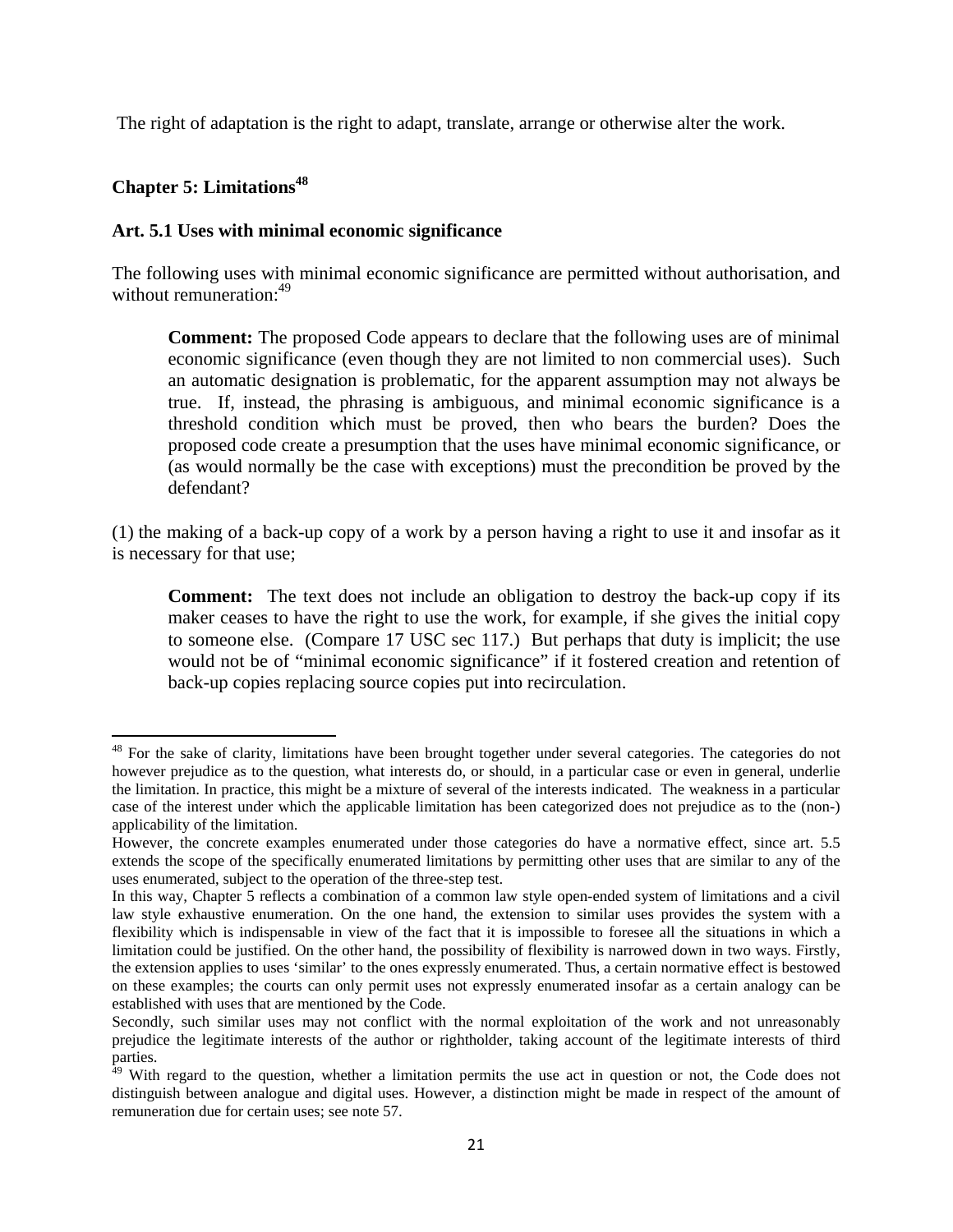(2) the incidental inclusion of a work in other material;

**Comment:** It is not clear what "incidental inclusion" means. Accidental and unintentional incorporation of a copyrighted work when the including work's focus was on something else? The amount of the incorporated work was of minimal quantity or duration? Must the inclusion be all of accidental, unfocused and minimal? Moreover, the scope of the exception appears to be considerably broader than the conduct exempted in Berne Conv. art. 10bis(2), which permits reproduction and communication of literary or artistic works seen or heard in the course of an event which is the subject of news reporting, "to the extent justified by the informatory purpose."

(3) use in connection with the demonstration or repair of equipment, or the reconstruction of an original or a copy of a work.

**Comment:** It is not clear what "reconstruction" means. The exception might cover copying for archival preservation, but the language in fact may not concern copying at all. That is, if "reconstruction" means restoring the original or a copy, for example, of a painting, then it is not apparent how any exclusive rights are implicated in the first place, because the "reconstruction" is occurring directly on the same physical medium. If there is no copying to start with, there is no need for this exception.

#### **Art. 5.2 Uses for the purpose of freedom of expression and information**

(1) The following uses for the purpose of freedom of expression and information are permitted without authorisation and without remuneration, to the extent justified by the purpose of the use

**Comment:** It bears emphasizing that all of the following unremunerated uses can be for commercial purposes. Moreover, it would appear that all of the following uses could be of the work in its entirety. Finally, the purpose of many of the uses seems very openended. As a result each raises questions regarding its conformity with the three-step test. Only Wittem Draft art. 5.5 incorporates the three-step test (in part); the juxtaposition suggests the drafters assumed that article 5.2 (and 5.1, 5.3 and 5.4) conform to the requirements, notably, that the exempted uses be confined to "certain special cases," and that they neither "conflict with a normal exploitation of the work" nor "unreasonably prejudice the legitimate interests of the author." Examination of the scope of these exceptions suggests that assumption may not always be correct.

(a) use of a work for the purpose of the reporting of contemporary events;

**Comment:** This exception is broader than the news reporting exceptions of Berne Conv. art. 10bis, which concern incidental incorporation of works or republication of news articles or broadcasts. Here the focus of the use may be the work of authorship, which can be of any kind, not merely a prior news source. The proposed Code does not, moreover, specify that the work used must itself be the subject of the event. Thus, while news coverage of an exhibition of artworks could, under this exception, show the artworks that are on exhibit, it would seem that the news coverage could also display artworks not on exhibit if they were somehow related to the news story.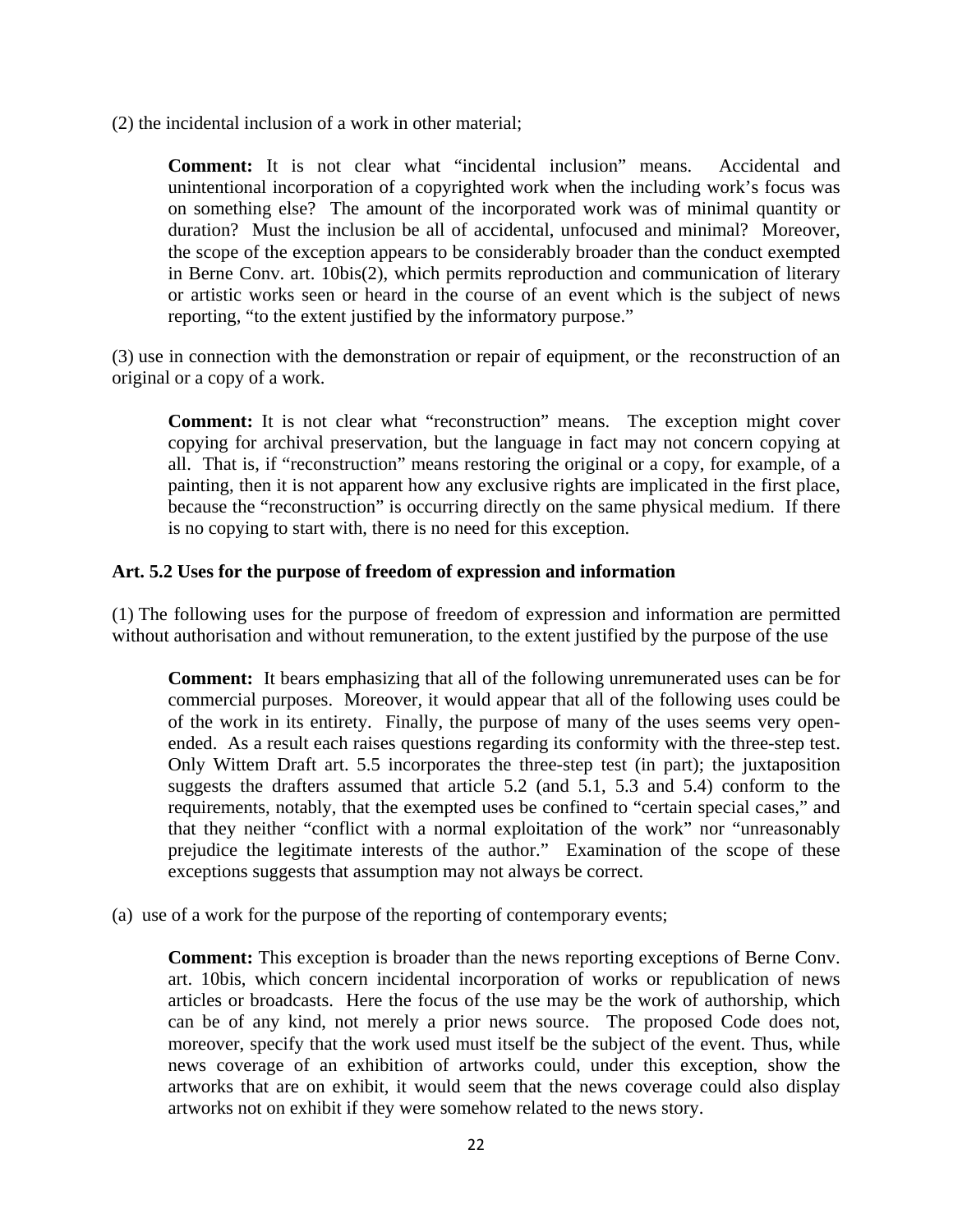(b) use of published articles on current economic, political or religious topics or of similar works broadcast by the media, provided that such use is not expressly reserved;

**Comment:** The scope of this exception is somewhat constrained because the works subject to the exception are those "broadcast by the media". But "broadcasting" covers a much narrower scope of activity than "communicated" or even "transmitted." Berne Conv. art 10bis(1) appears to be the source of this technological limitation (as well as this subsection's allowance for express reservation). But this subsection omits art. 10bis(1)'s further condition that the source of the copied work "must always be clearly indicated." While art. 5.6(2) clarifies that the attribution right applies to art. 5.2 exceptions, the "source" of a copied work is broader than the name of the author, as it may also include the name of the publication in which the author's work appeared.

(c) use of works of architecture or sculpture, made to be located permanently in public places;

**Comment:** This exception is somewhat perplexing, although, in fairness, the problem is not of the drafters' making; it derives from art. 5(3)(h) of the InfoSoc Directive, faithfully reproduced here. Nonetheless, since elsewhere the drafters have not been shy about "improving" on the Directive's exceptions, they might also have foregone its ambiguities. In this case, does "made to be located permanently in public places" require investigation of the subjective intent of artist in creating the work? How would the user who encounters a sculpture in a public place know whether the artist intended its placement there, or, for that matter, whatever the artist's intent, whether the sculpture will be located "permanently" in a public place? And what constitutes a "public place"? For example, how should one characterize private places that are open to the public, such as entrances to office buildings, interiors of restaurants and retail establishments, shopping malls . . .

(d) use by way of quotation of lawfully disclosed works<sup>50</sup>;

**Comment:** It is not clear whether this exception implies that the "quotation" (which footnote 50 tells us could be the entire work) must be incorporated in an independent work, or whether the "quotation" may be reiterated standing alone. Is it assumed that the preambular phrase "to the extent justified by the purpose of the use" subsumes the Berne Conv. requirement of consistency with fair practice?

(e) use for the purpose of caricature, parody or pastiche.

- (2) The following uses for the purpose of freedom of expression and information are permitted without authorisation, but only against payment of remuneration and to the extent justified by the purpose of the use:
- (a) use of single articles for purposes of internal reporting within an organisation;

<sup>&</sup>lt;sup>50</sup> Although quotations normally will only imply partial use of a work, it may in certain cases be permitted to quote the entire work.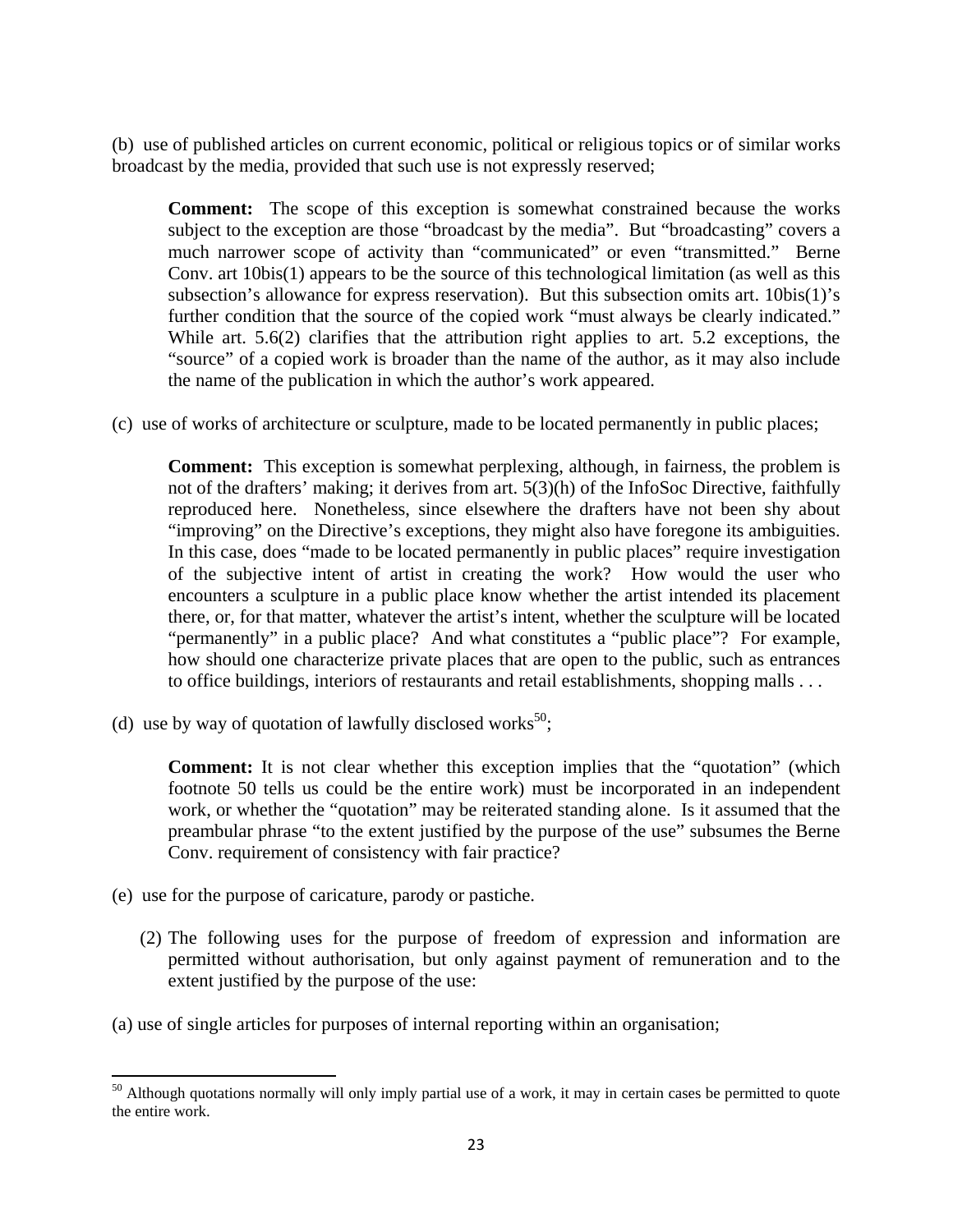**Comment:** It is very unclear what "internal reporting within an organization" means. If the exception is meant to permit multiple reproductions of single articles for distribution within an organization, for example to convert one journal subscription into multiple copies of individual articles, it would most likely run afoul of the three-step test. If the exception is meant to concern clipping services, its phrasing does not correspond to the nature of the use, at least not to the extent that the clipping service is external to the organization that is the object of the news clippings.

(b) use for purposes of scientific research.

**Comment:** The proposed Code's failure to restrict the scope of this exception to non commercial, not for profit scientific research, its lack of definition of the nature of the "purposes of scientific research," as well as its absence of limitation as to the kinds of works subject to the exception, make the consistency of this exception with Berne Conv. art. 9(2) very problematic notwithstanding its requirement that the use be remunerated.

#### **Art. 5.3 – Uses Permitted to Promote Social, Political and Cultural Objectives**

(1) The following uses for the purpose of promoting social, political and cultural objectives are permitted without authorisation and without remuneration, and to the extent justified by the purpose of the use:

 (a) use for the benefit of persons with a disability, which is directly related to the disability and of a non-commercial nature;

(b) use to ensure the proper performance of administrative, parliamentary or judicial proceedings or public security; $51$ 

(c) use for the purpose of non-commercial archiving by publicly accessible libraries, educational establishments or museums, and archives $52$ .

(2) The following uses for the purpose of promoting important social, political and cultural objectives are permitted without authorisation, but only against payment of remuneration, and to the extent justified by the purpose of the use:

(a) reproduction by a natural person for private use, provided that the source from which the reproduction is made is not an obviously infringing copy;

**Comment:** It is not clear whether the text assumes that private copying in fact promotes "social, political and cultural objectives," or whether the user bears the burden of proving such promotion. The latter may be a difficult task. On the other hand, if such promotion is not susceptible of proof, perhaps even compensated private copying is not justified, at least not under this rubric. Limitation of the exception to source copies that are not "obviously infringing" should ensure that unauthorized peer-to-peer copying is not

<sup>&</sup>lt;sup>51</sup> The reporting of administrative, parliamentary or judicial proceedings is covered by art. 5.2 (1)(a).

 $52$  See art. 5 (2)(c) Information Society Directive. It is understood that the exception only covers reproductions made in order to preserve documents, but not any subsequent commercial exploitation of the works that have been archived.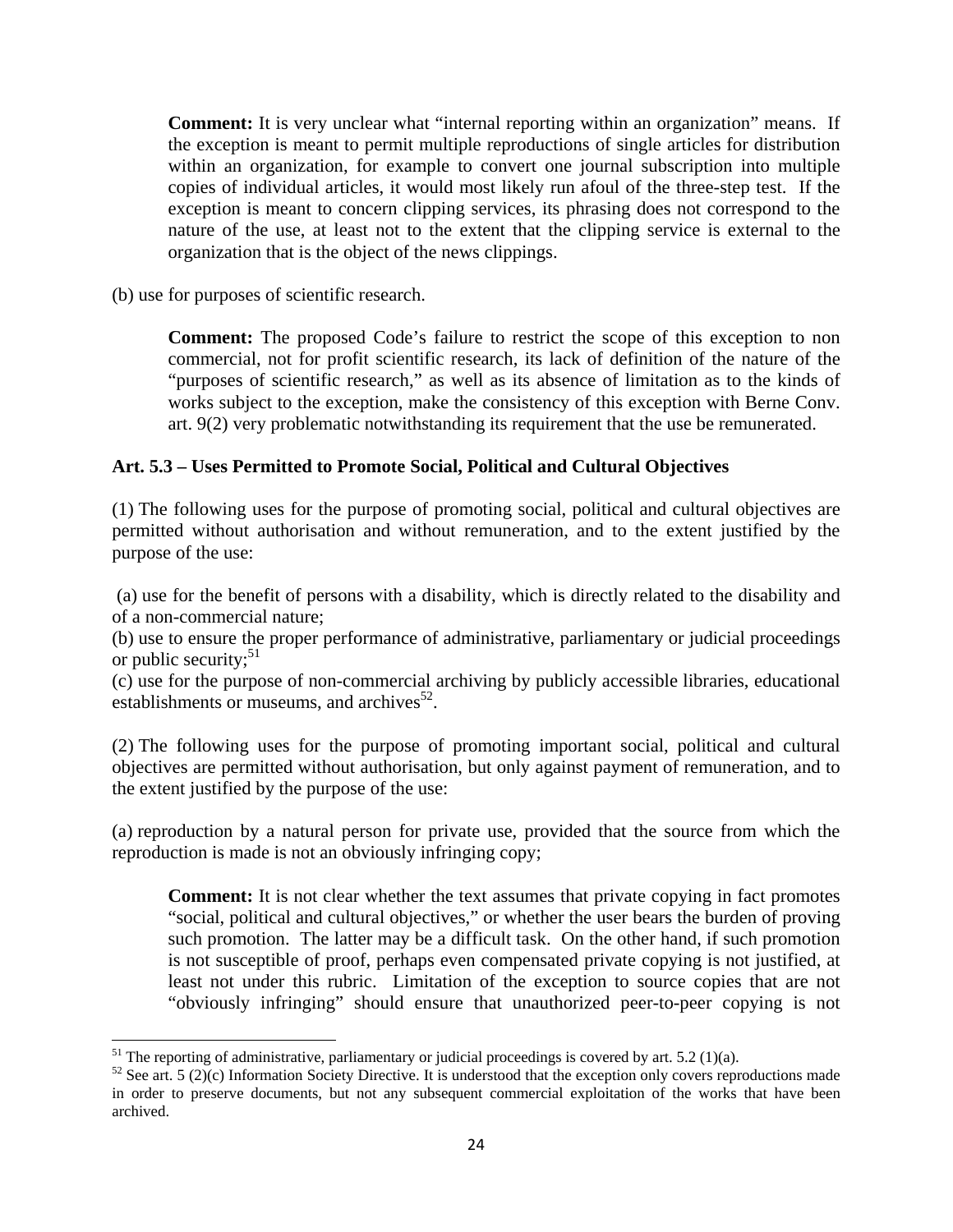sheltered under a private copying exemption (although illegal P2P services rarely compensate creators and therefore the copying would in any event not qualify for the exception).

(b) use for educational purposes.

**Comment:** The proposed Code's failure to restrict the scope of this exception to non commercial, not for profit educational purposes, its lack of definition of the nature of the "educational purpose," as well as its absence of limitation as to the kinds of works subject to the exception, make the consistency of this exception with Berne Conv. art. 9(2) very problematic notwithstanding its requirement that the use be remunerated.

#### **Art. 5.4 –Uses for the purpose of enhancing competition**

**Comment:** It is not at all clear what this provision covers. The two instances in (1) do not necessarily involve "competition." Moreover, there may be a fundamental incoherence in incorporating "competition" limitations into laws whose purpose is to endow authors with the competitive advantage that exclusive rights confer.

(1) The following uses for the purpose of enhancing competition are permitted without authorisation and without remuneration, to the extent justified by the purpose of the use:

(a) use for the purpose of advertising public exhibitions or sales of artistic works or goods which have been lawfully put on the market;  $53$ 

(b) use for the purpose of reverse engineering in order to obtain access to information, by a person entitled to use the work.

**Comment:** Subsection (b) is missing a further element: the purpose of the information to which access is gained by reverse engineering. Compare the Software Directive, art. 6, which authorizes reverse engineering for the purpose of accessing information "necessary to achieve the interoperability of an independently created computer program with other programs."

(2) Uses of news articles, scientific works, industrial designs, computer programs and databases are permitted without authorisation, but only against payment of a negotiated remuneration,  $54$ and to the extent justified by the purpose of the use, provided that:

(i) the use is indispensable to compete on a derivative market;

**Comment:** It is unclear what "derivative market" means (and no footnotes clarify the term's meaning or scope). If it includes the market for derivative works then this

 $53$  The means of advertising as mentioned in art. 5.4 (1) should be normal and proportionate for the business.

<sup>&</sup>lt;sup>54</sup> The term 'negotiated remuneration' means that the compulsory license fee is to be negotiated in individual cases, and therefore does not imply a role for collective rights management.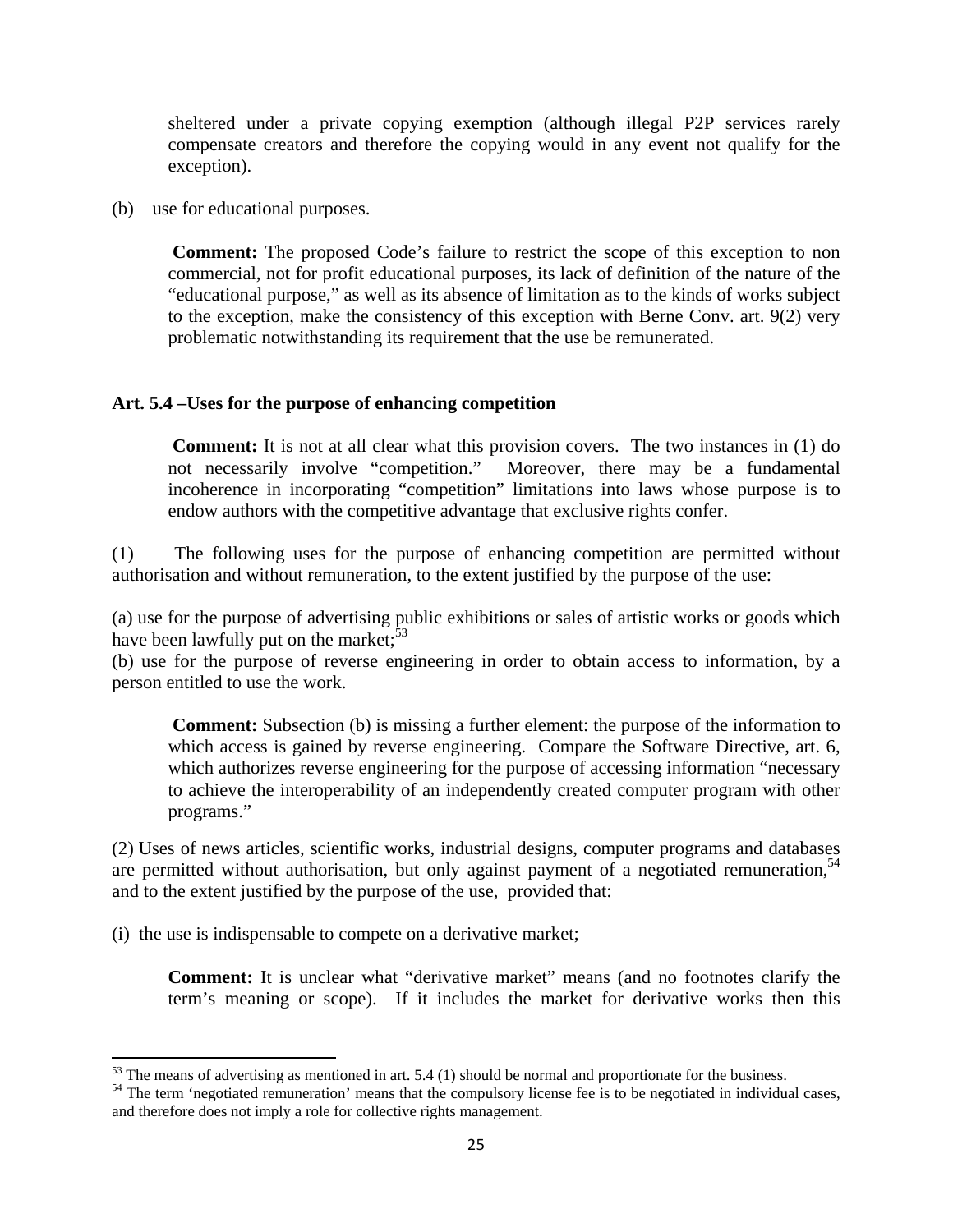provision may be in some tension with the adaptation right set out at art. 4.6 (and mandated by Berne Conv. art. 12).

(ii) the owner of the copyright in the work has refused to license the use on reasonable terms, leading to the elimination of competition in the relevant market and

**Comment:** If the "relevant market" is the market for the work, then this exception is either incoherent or fundamentally at odds with an essential feature of copyright law, which is to vest the author with exclusive rights.

(iii) the use does not unreasonably prejudice the legitimate interests of the owner of the copyright in the work.

**Comment:** Why just Step 3 of the three-step test? Is the prior step - that the use will not conflict with a normal exploitation – simply assumed? The prior analysis, however, suggests the contrary determination.

#### **Art. 5.5 – Further limitations**

Any other use that is comparable to the uses enumerated in art. 5.1 to 5.4(1) is permitted provided that the corresponding requirements of the relevant limitation are met and the use does not conflict with the normal exploitation of the work and does not unreasonably prejudice the legitimate interests of the author or rightholder, taking account of the legitimate interests of third parties.<sup>55</sup>

**Comment:** This provision is exceptionally open-ended, making it suspect under the (unmentioned) first step of the three-step test. The following hypothetical tests the breadth of this article. Consider the Google book-scanning project. Is the use analogous to art 5.2 uses for freedom of "information"? (Are books "information"? Is the content that Google would make available in "snippet" form "information"?) Are the snippets analogous to "quotations" under art.  $5.2(1)(d)$ ? Does it matter under art.  $5.2(1)(d)$  that Google makes and retains a copy of the entire work in order to generate the "snippets"? Is the use analogous to art 5.3's category of social-cultural uses? One could contend that the book-scanning program expands public access to "culture" in the form of books in libraries. With respect to the criteria of  $5.2(1)$  (non remunerated uses) – only (d) seems possible, and only if "quotation" permits incorporation of the whole work (in Google's database) and does not imply incorporation in a work of the person making the quotation ("snippets" are displayed as such, not as part of a larger expressive work). (By contrast, analogy to the criteria of 5.3(1) would not assist Google. Subsection (c)'s archiving purpose is limited to non commercial uses, but Google is for-profit.) Art 5.2(1) thus could be interpreted broadly enough to permit Google's book-scanning, storage and communication activities, though such an interpretation is rather aggressive. But given the Wittem Draft's invitation to interpret exceptions "flexibly" and the "legitimate interests of third parties" in "access to information" about books, particularly books whose rightholders may be hard to find, it is conceivable that Google's for-profit uses

 <sup>55</sup> See note 48. Note that art. 5.5 does not allow new limitations by blending the criteria of articles 5.1 to 5.3.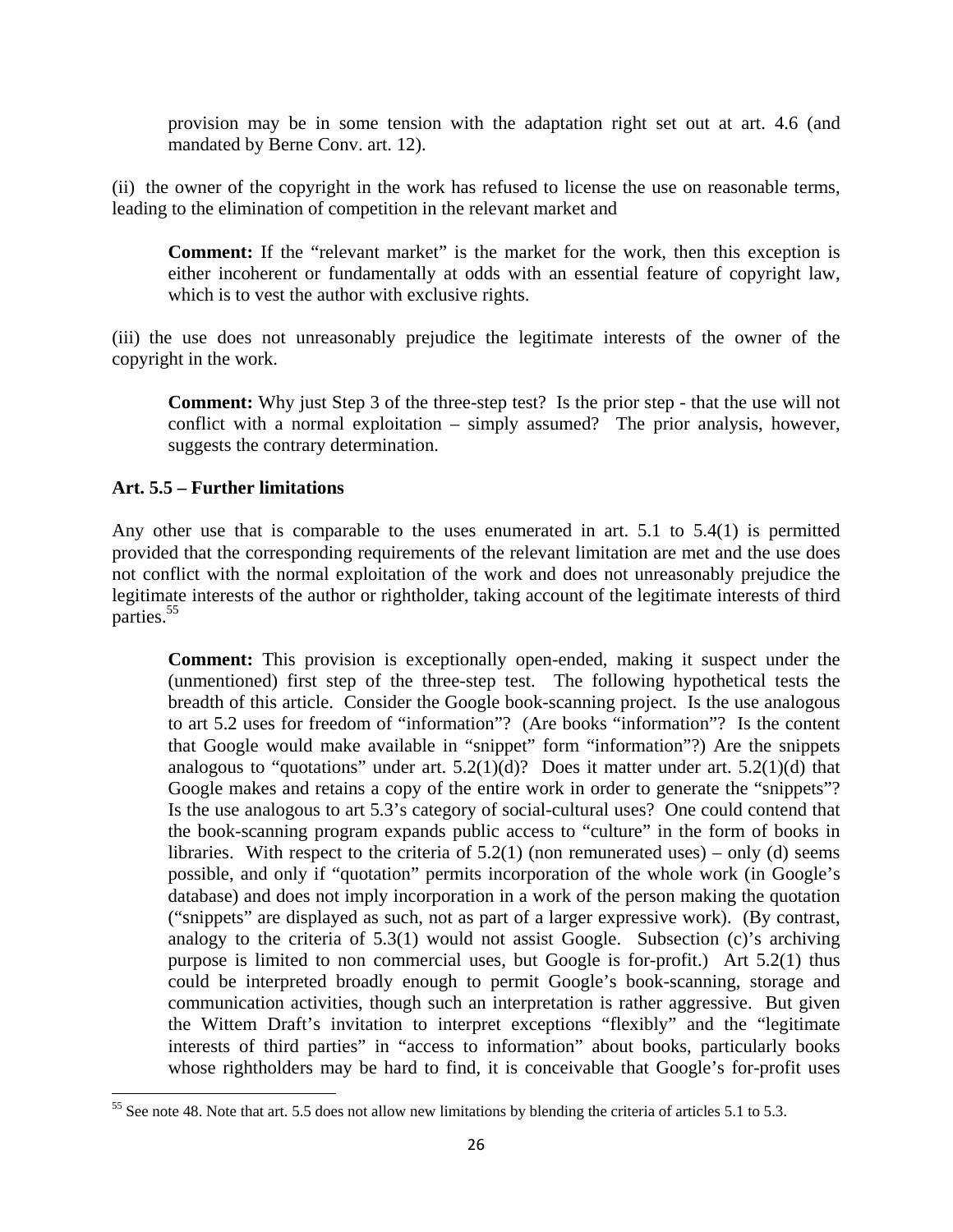could be privileged. Depending on where one stands on the "balance" between creators and entrepreneurial users, this "flexibility" either is necessary to advance the public interest, particularly in light of evolving technology, or is a dangerous erosion of authors' rights, undermining their ability to profit from new markets created by new technologies.

#### **Art. 5.6 – Relation with moral rights**

(1) Uses under this chapter are permitted without prejudice to the right of divulgation under article 3.2.56

(2) Uses pursuant to articles 5.2, 5.3, 5.4 and 5.5 are permitted without prejudice to the right of attribution under article 3.3, unless such attribution is not reasonably possible.

(3) Uses pursuant to articles 5.1, 5.2, 5.3 and 5.5, are permitted without prejudice to the right of integrity under article 3.4, unless the applicable limitation allows for such an alteration or the alteration is reasonably due to the technique of reproduction or communication applied by the use.

**Comment:** Subsection (2) appears to suspend the right of attribution (at least fails to preserve the right through a "without prejudice" guarantee) with respect to the article 5.1 exceptions, notably "incidental use" and use for "reconstruction." Subsection (3) suspends the right of integrity with respect to uses to promote competition, notably uses of news articles, scientific works, industrial designs, computer programs and databases necessary to competition in a "derivative market." It is not clear why beneficiaries of the art. 5.1 exceptions should be absolved of any duty to attribute authorship. If "incidental" use clearly were limited to fleeting and minimal incorporation of the work of authorship, one might acknowledge that adding authorship credit might in those circumstances be unreasonable. But subsection (2) already contains a general reasonableness limitation on the attribution right, so the exclusion of art. 5.1 uses must truncate the attribution right even further, without apparent justification. The suspension of the right of integrity with respect to news articles, scientific works, etc. necessary to competition in derivative markets also is puzzling and troublesome, for it suggests that "derivative markets" may include the making of derivative works (see comment to art. 5.4). If so, then not only would the derivative works not require authorization, they also would be dispensed from any obligation of fidelity to the underlying work.

#### **Art. 5.7 – Amount and collection of remuneration**

(1) Any remuneration provided for under this chapter shall be fair and adequate<sup>57</sup>.

<sup>&</sup>lt;sup>56</sup> This provision does not prejudice as to the direct application of the fundamental right of freedom of expression. It is however understood that only in highly exceptional cases, such as quotation in the press of important secret documents, there could be a ground for such a correction.

 $57$  While no distinction of analogue and digital use acts shall be made with regard to the question of the permission of the use act as such, it seems appropriate to differentiate the amount of remuneration due depending on the economic significance of the use act to the user. It should be noted that the use can be made by a third party on behalf of beneficiaries of these limitations, but that in such cases the remuneration to be paid may be higher than if it is made by the privileged individual itself.